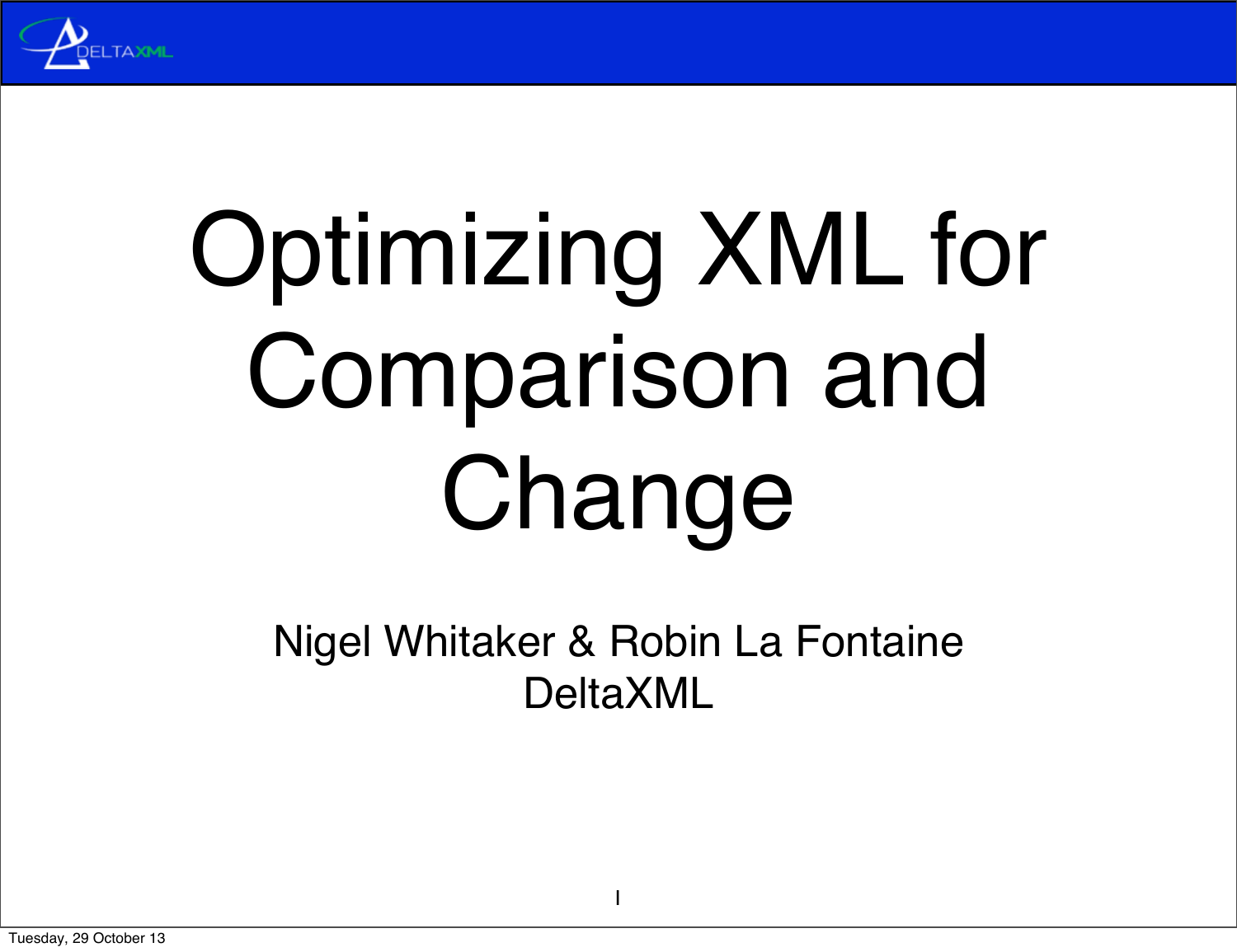

### About DeltaXML

- Software company based in Worcestershire, UK
- First XML comparison product: 2002
- Comparison engine, toolkit, format specific products, n-way merge
- Primarily a product company, provide support & consultancy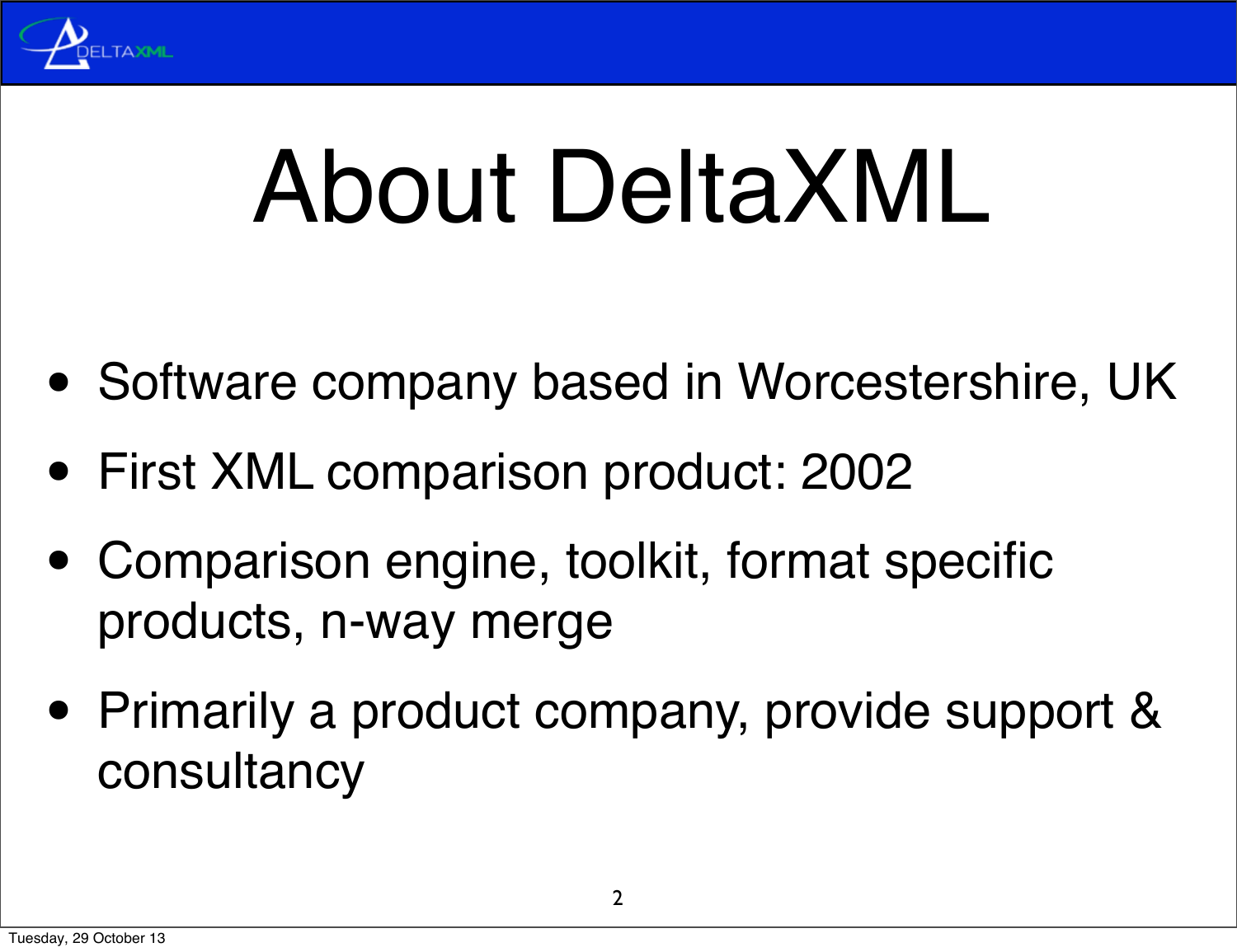

### About the talk/paper

- Based on support experiences; Why didn't they do it this way...
- Audience: XML developers, schema designers, XML users/authors
- Covering XML documents and data
- Discuss our software, but applicable to other comparison and XML processing more generally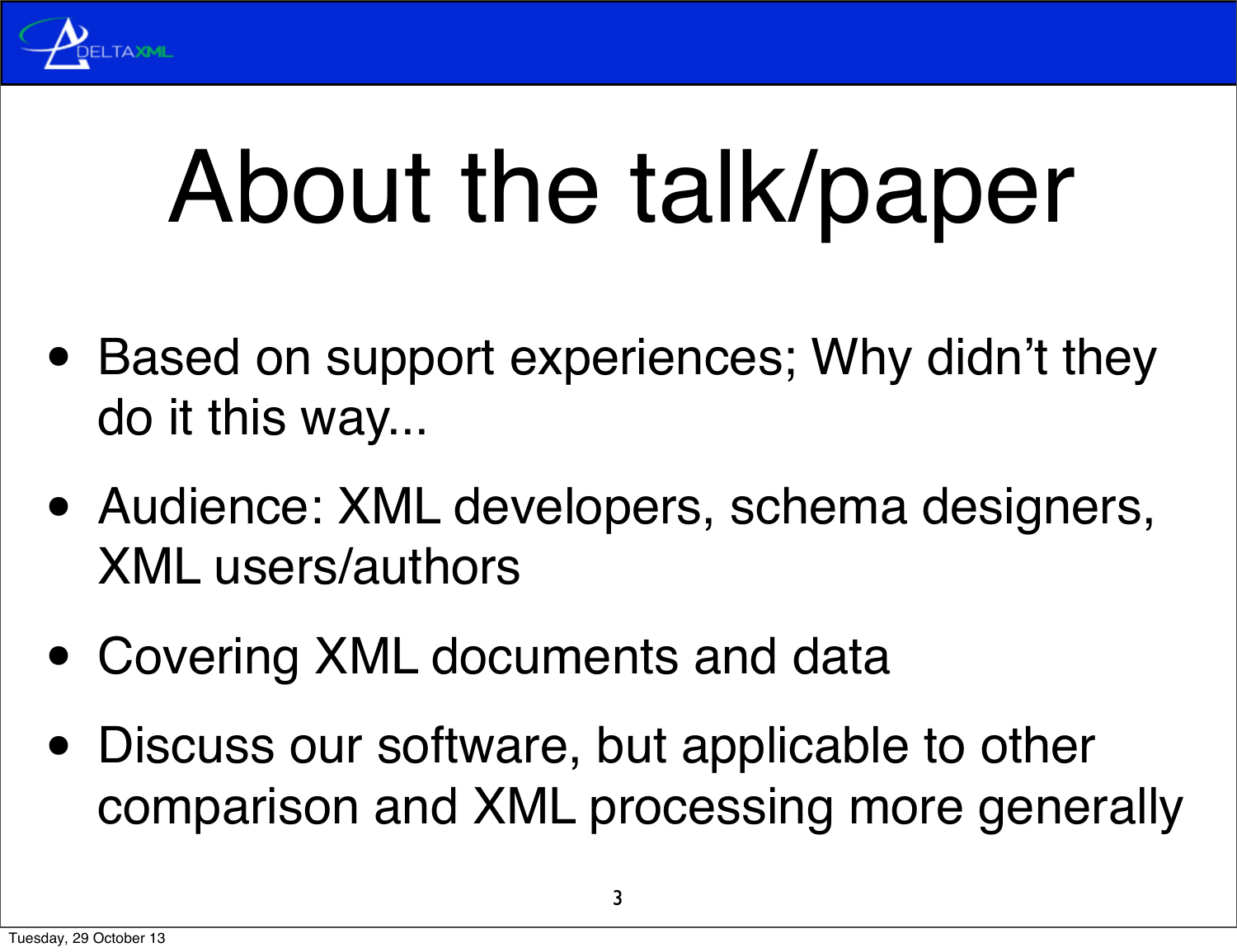

### Overview

#### 1. Whitespace

- 2. Mixing Ordered and Unordered Content
- 3. Representing Change
- 4. Format Flattening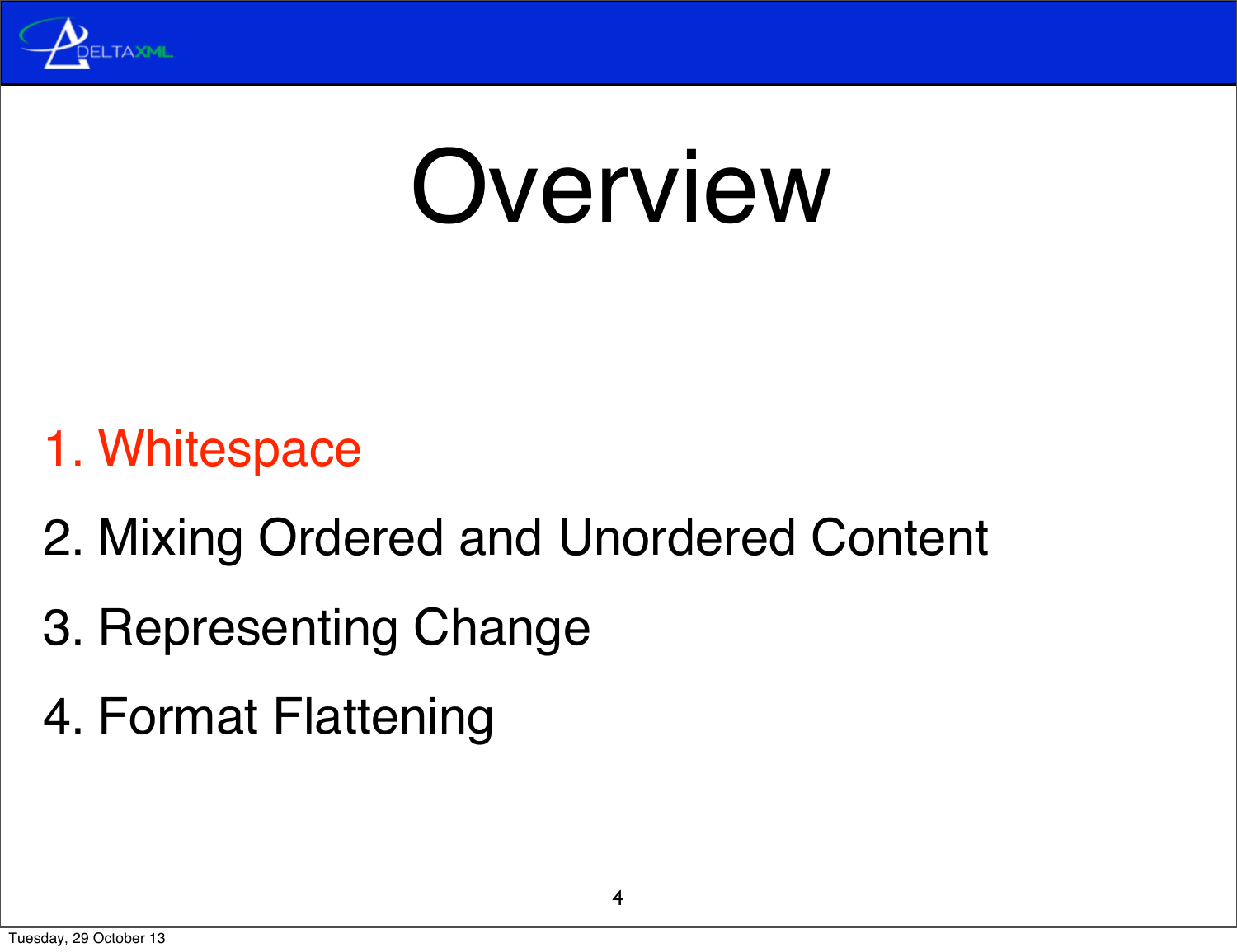

- We see more issues with data than documents
- "DTDs aren't needed because we're reading and writing" - private communication
- "Tools should strip out whitespace", yes, but it requires user intervention and isn't as good as a parser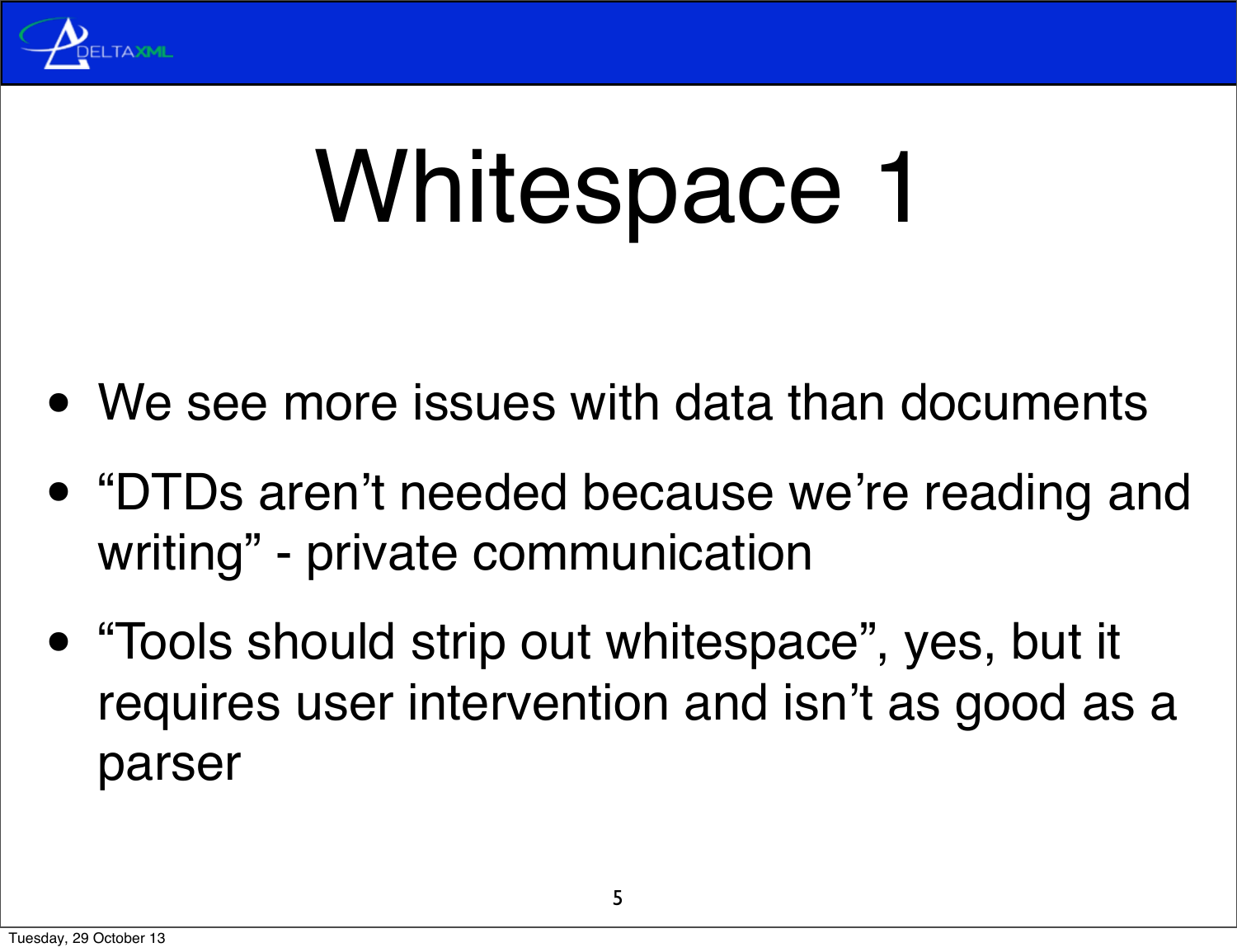

<contact>

 ... <phone type="work"> <countryCode>44</countryCode> <areaCode>020</areaCode> <local>7234 5678</local> </phone> </contact>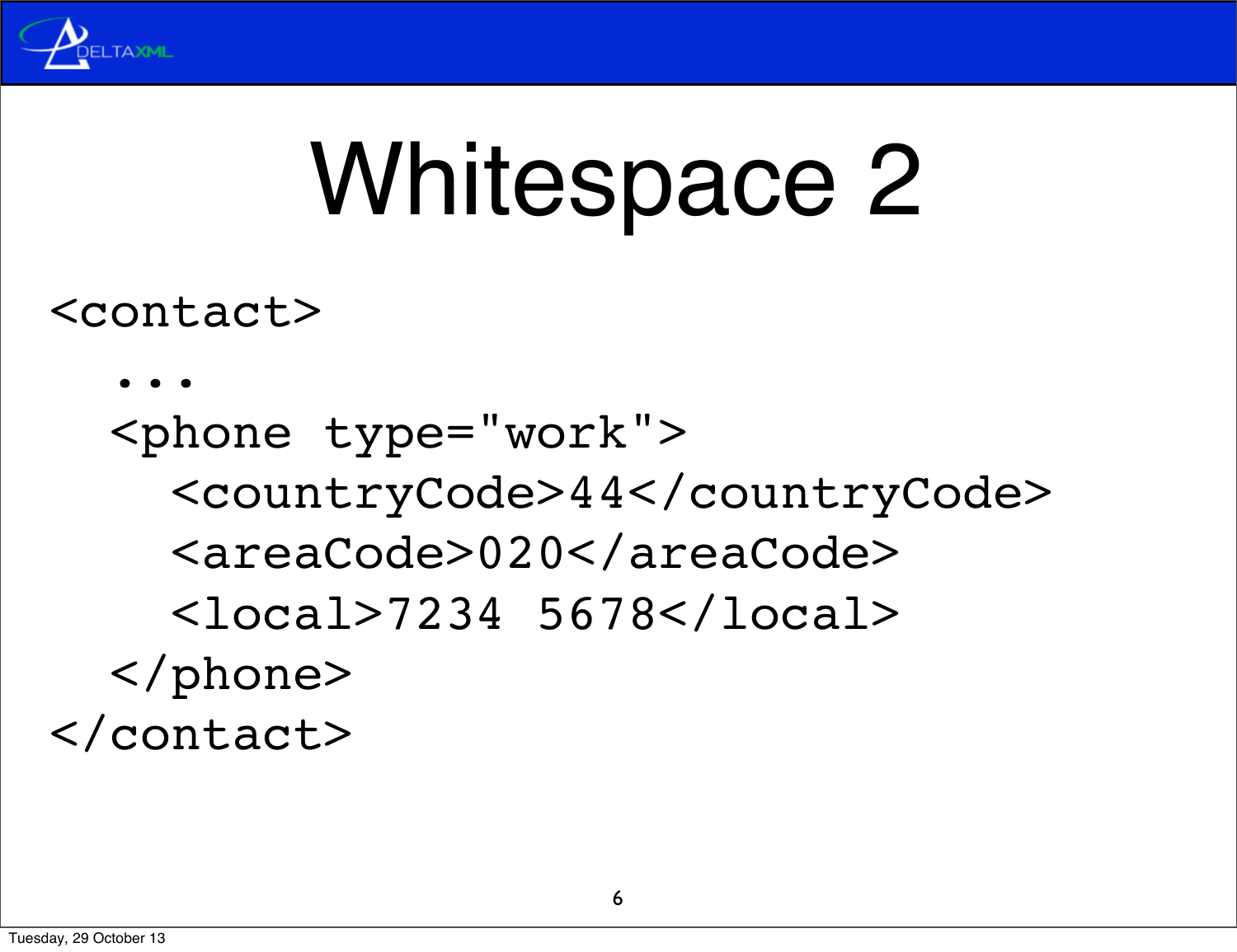

<!DOCTYPE contact SYSTEM "contact.dtd"> <contact>

 ... <phone type="work"> <countryCode>44</countryCode> <areaCode>020</areaCode> <local>7234 5678</local> </phone> </contact>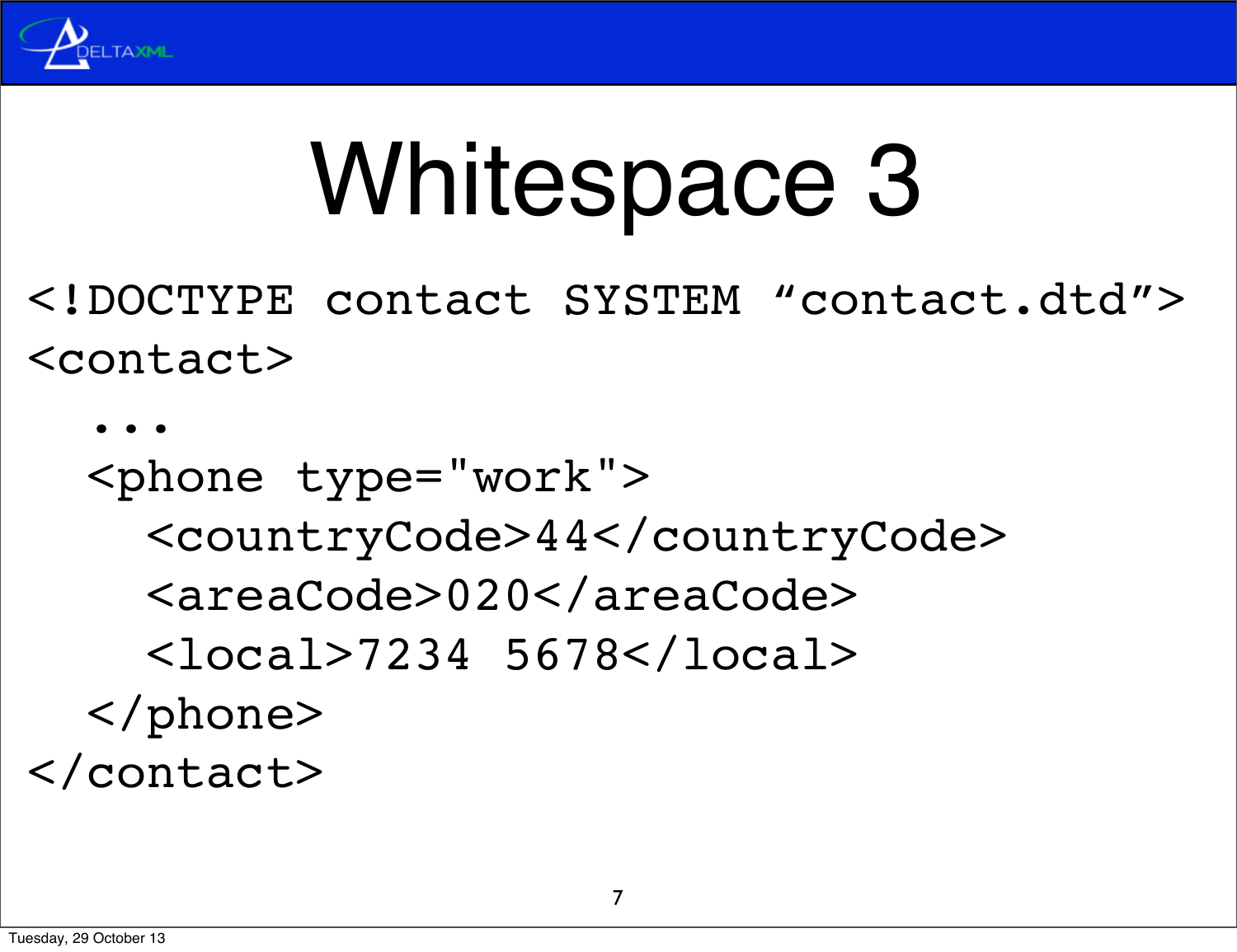

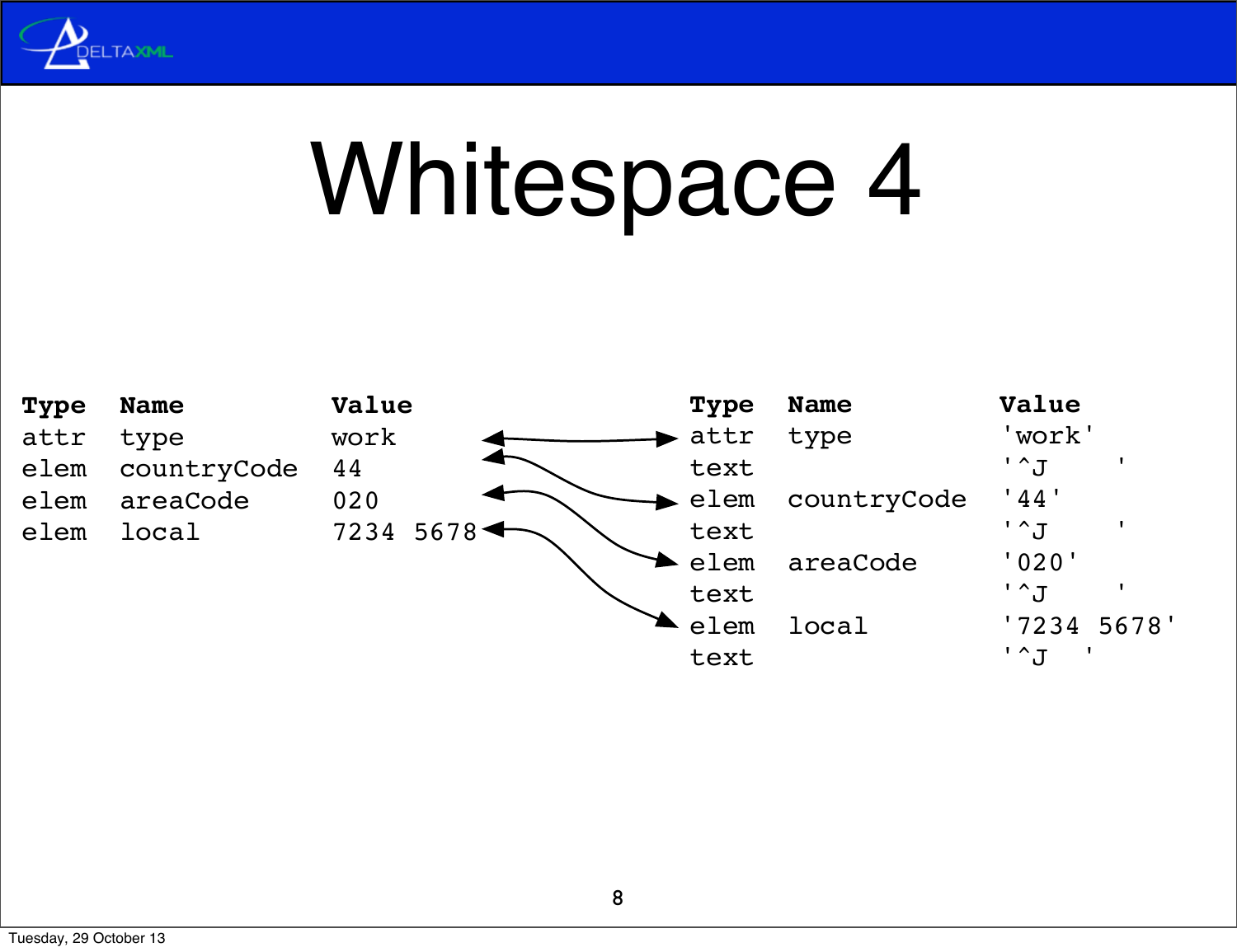

# Whitespace: Suggestions

- Create a DTD for your data
- Relate it to the instance files where possible
- xml:space useful for post parsing space control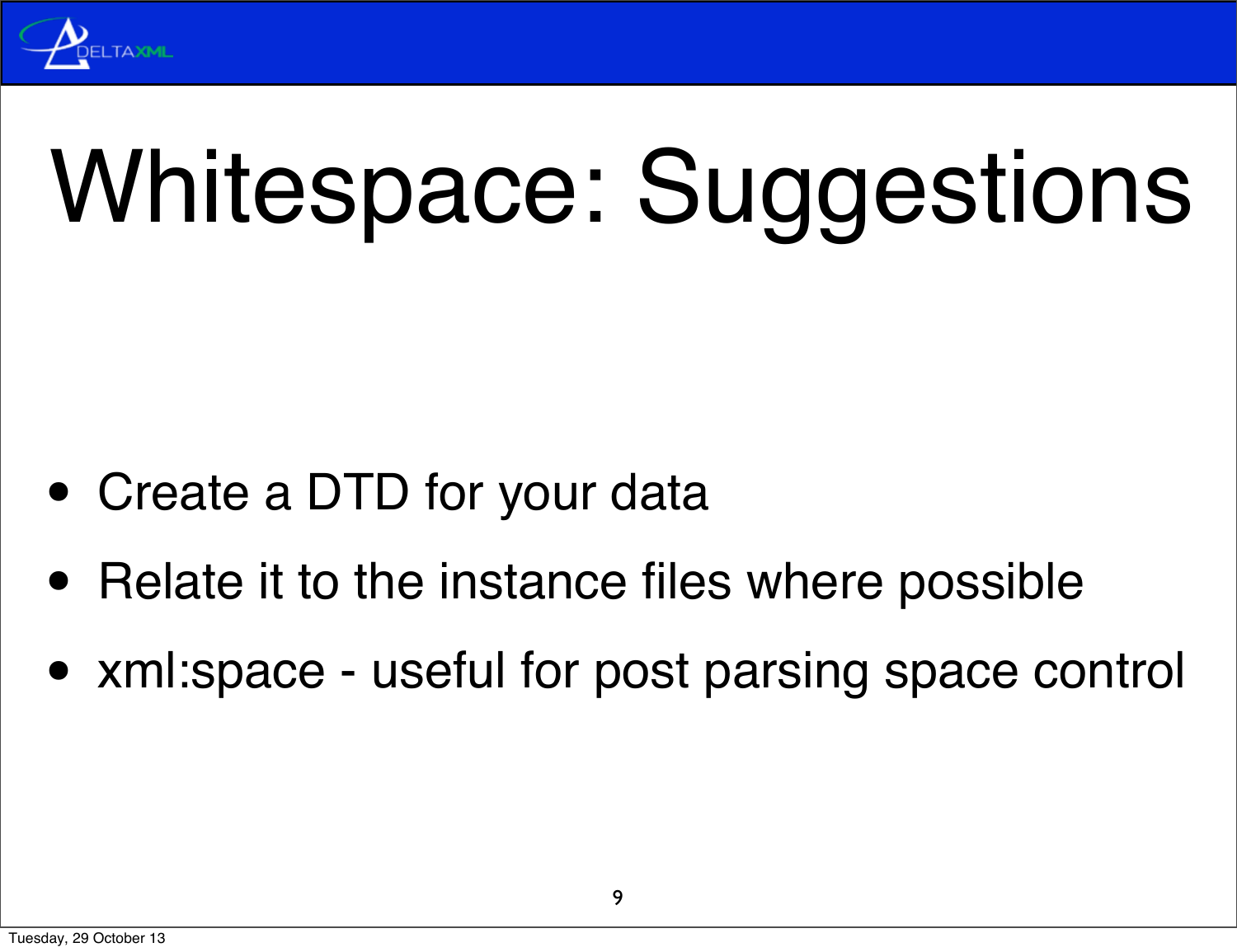

### Overview

- 1. Whitespace
- 2. Mixing Ordered and Unordered Content
- 3. Representing Change
- 4. Format Flattening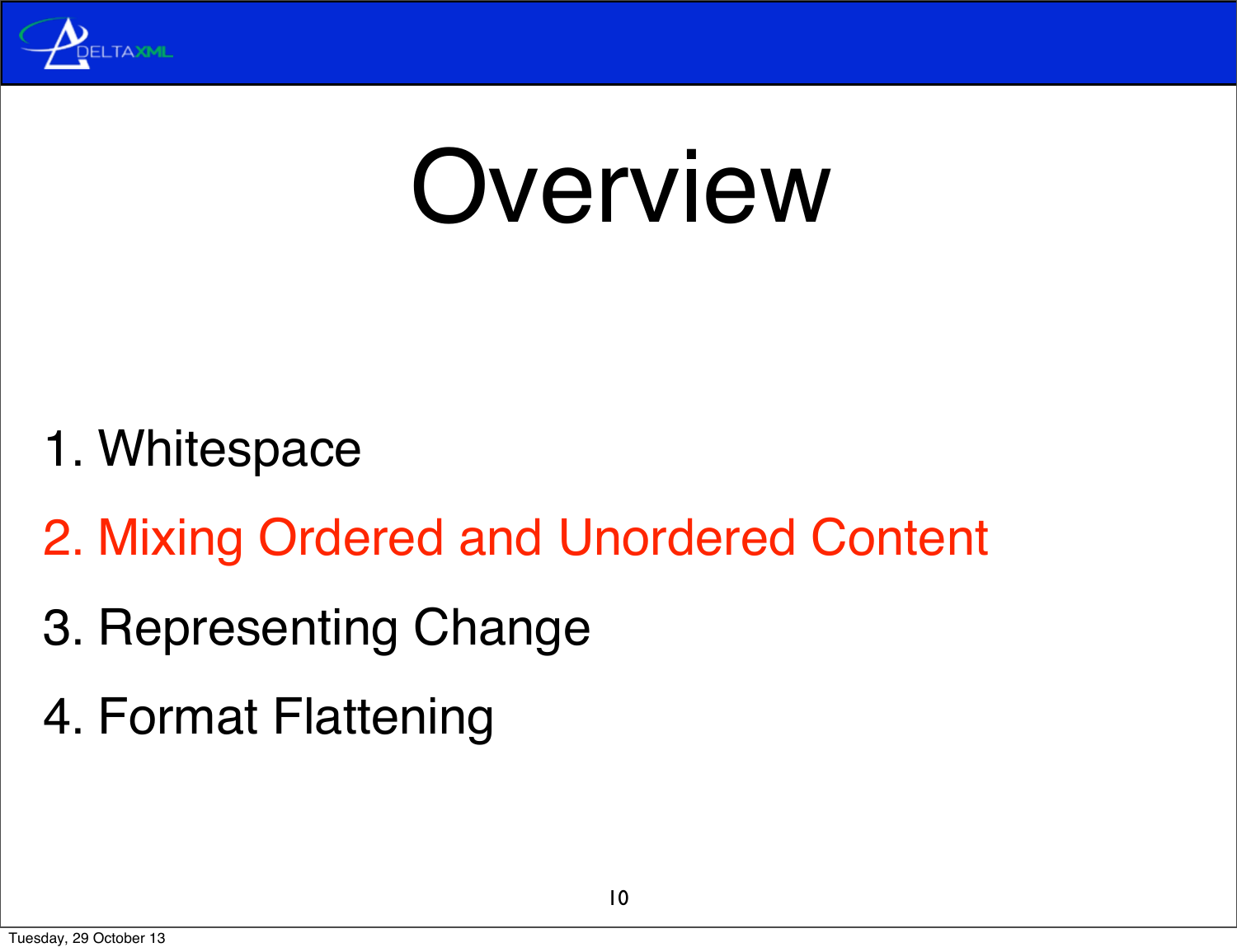

### Mixed Order 1

- Documents are usually ordered
- Data can be 'orderless'
- We use different algorithms:
	- Ordered data uses LCS dynamic programming techniques
	- Orderless uses hashing and maps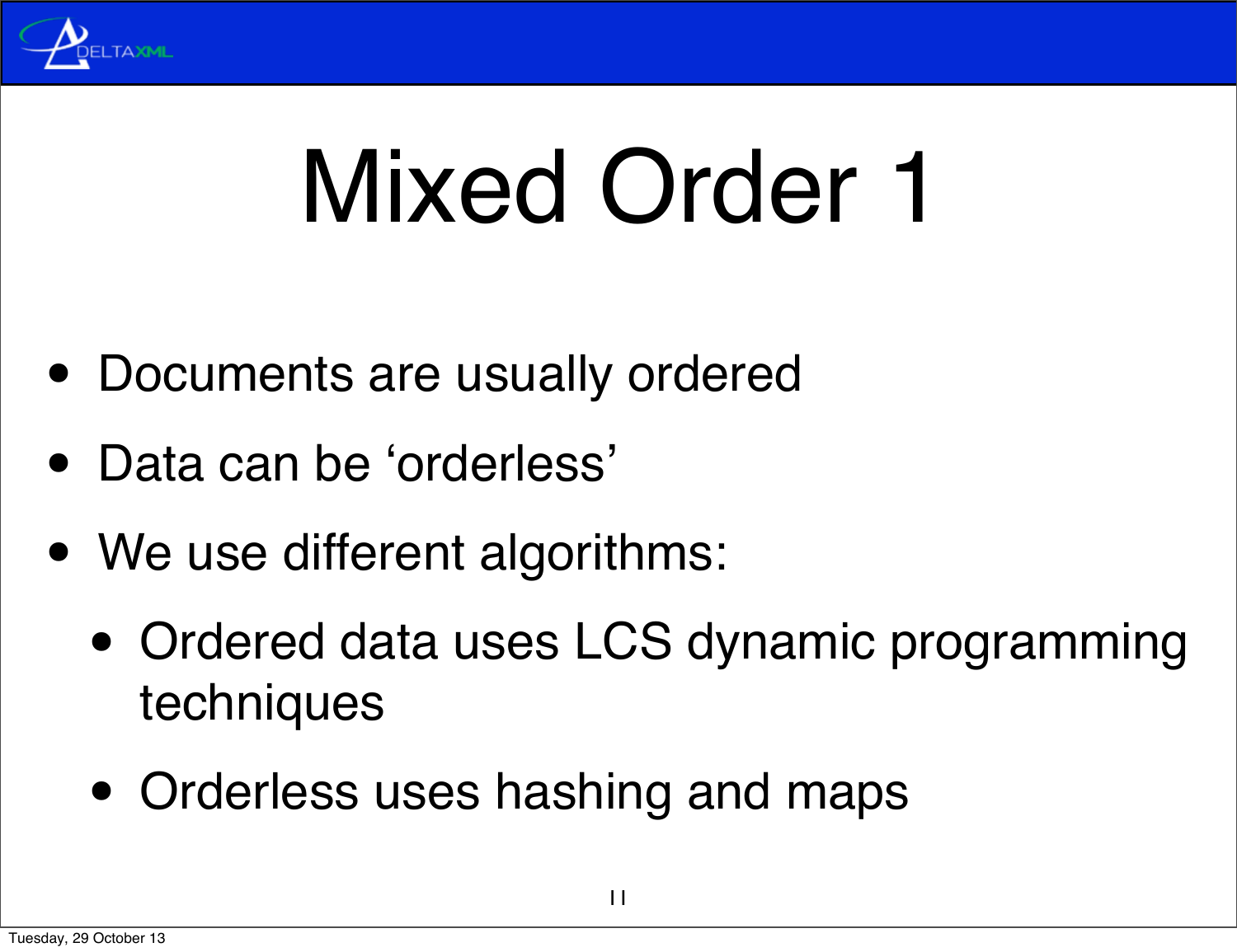

# Mixed Order 2

```
<contact>
  <name>John Smith</name>
  <addressLine>25 Malet Street</addressLine>
  <addressLine>Bloomsbury</addressLine>
  <addressLine>London</addressLine>
  <addressLine>UK</addressLine>
  <postcode>W1A 2AA</postcode>
  <phone type="office">+44 20 1234 5678</phone>
  <phone type="fax">+44 20 1234 5680</phone>
  <phone type="mobile">+44 7123 123456</phone>
</contact>
```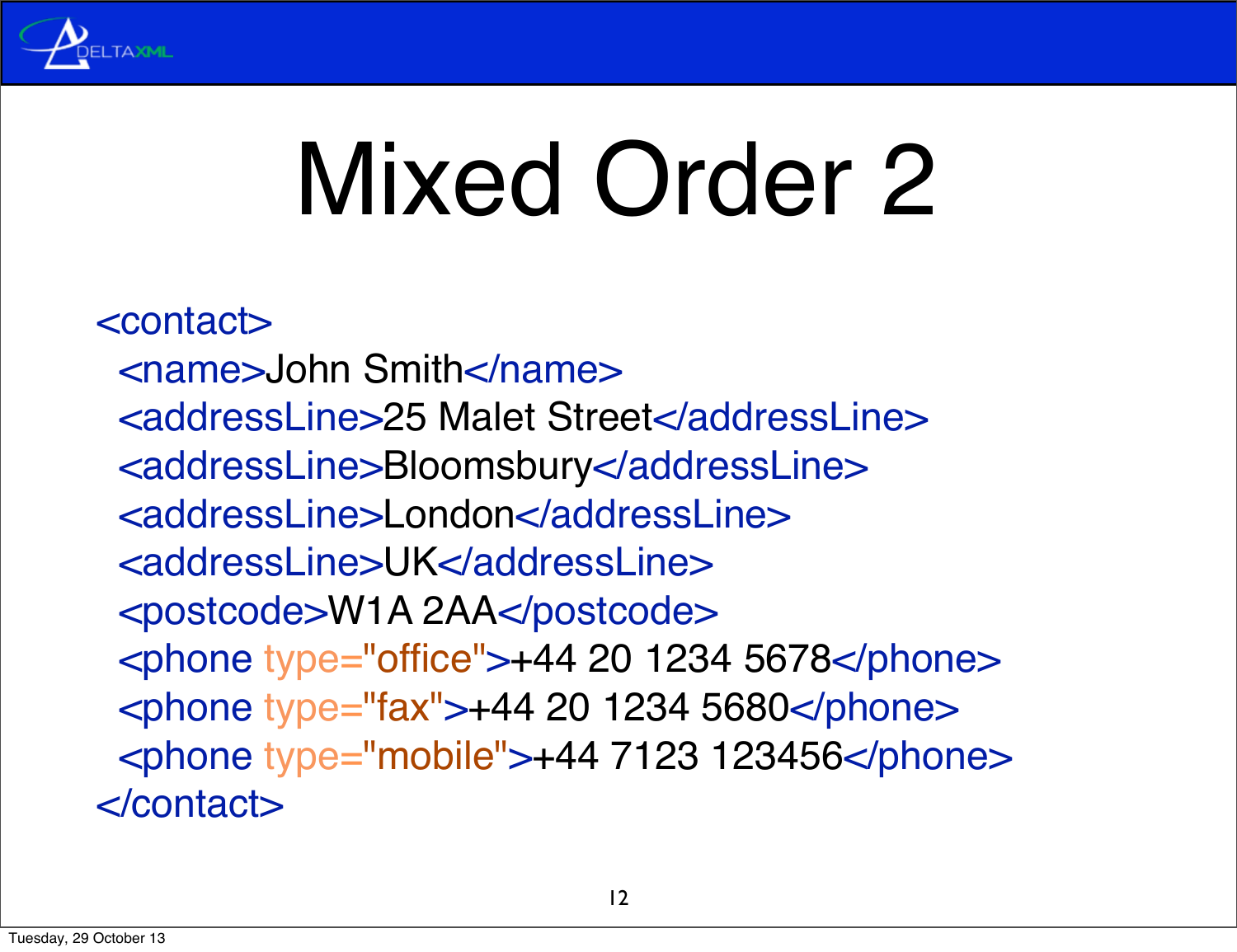

# Mixed order

<contact deltaxml:ordered='false' > <name>John Smith</name> <address deltaxml:ordered='true'> <addressLine>25 Malet Street</addressLine> <addressLine>Bloomsbury</addressLine> <addressLine>London</addressLine> <addressLine>UK</addressLine> </address> <postcode>W1A 2AA</postcode> <phone type="office">+44 20 1234 5678</phone> <phone type="fax">+44 20 1234 5680</phone> <phone type="mobile">+44 7123 123456</phone> </contact>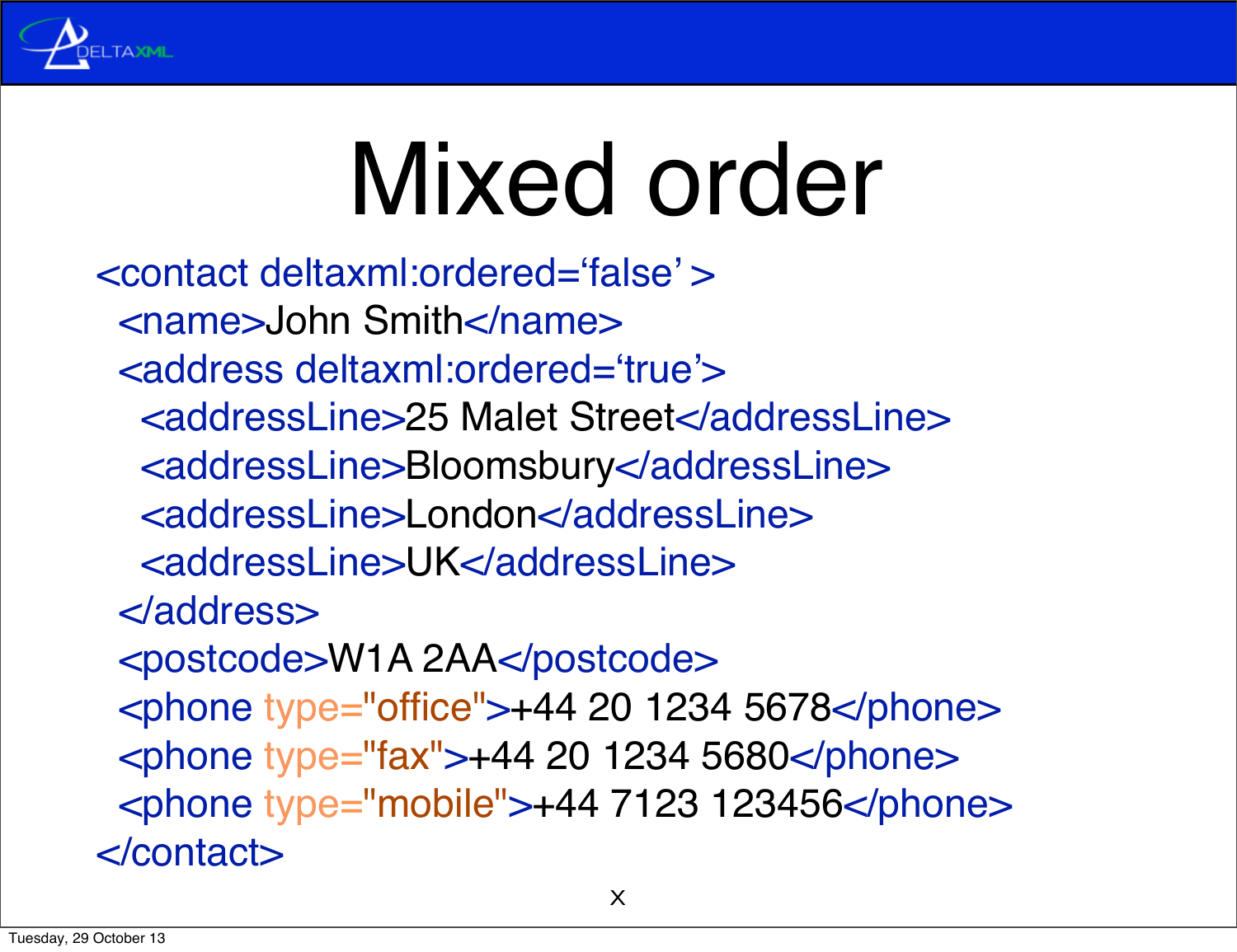

# Mixed Order 3

<contact>

 <name>John Smith</name> <addressLine>25 Malet Street</addressLine> <addressLine>Bloomsbury</addressLine> <addressLine>London</addressLine> <addressLine>UK</addressLine> <postcode>W1A 2AA</postcode> <phones deltaxml:ordered="false"> <phone type="office">+44 20 1234 5678</phone> <phone type="fax">+44 20 1234 5680</phone> <phone type="mobile">+44 7123 123456</phone> </phones> </contact>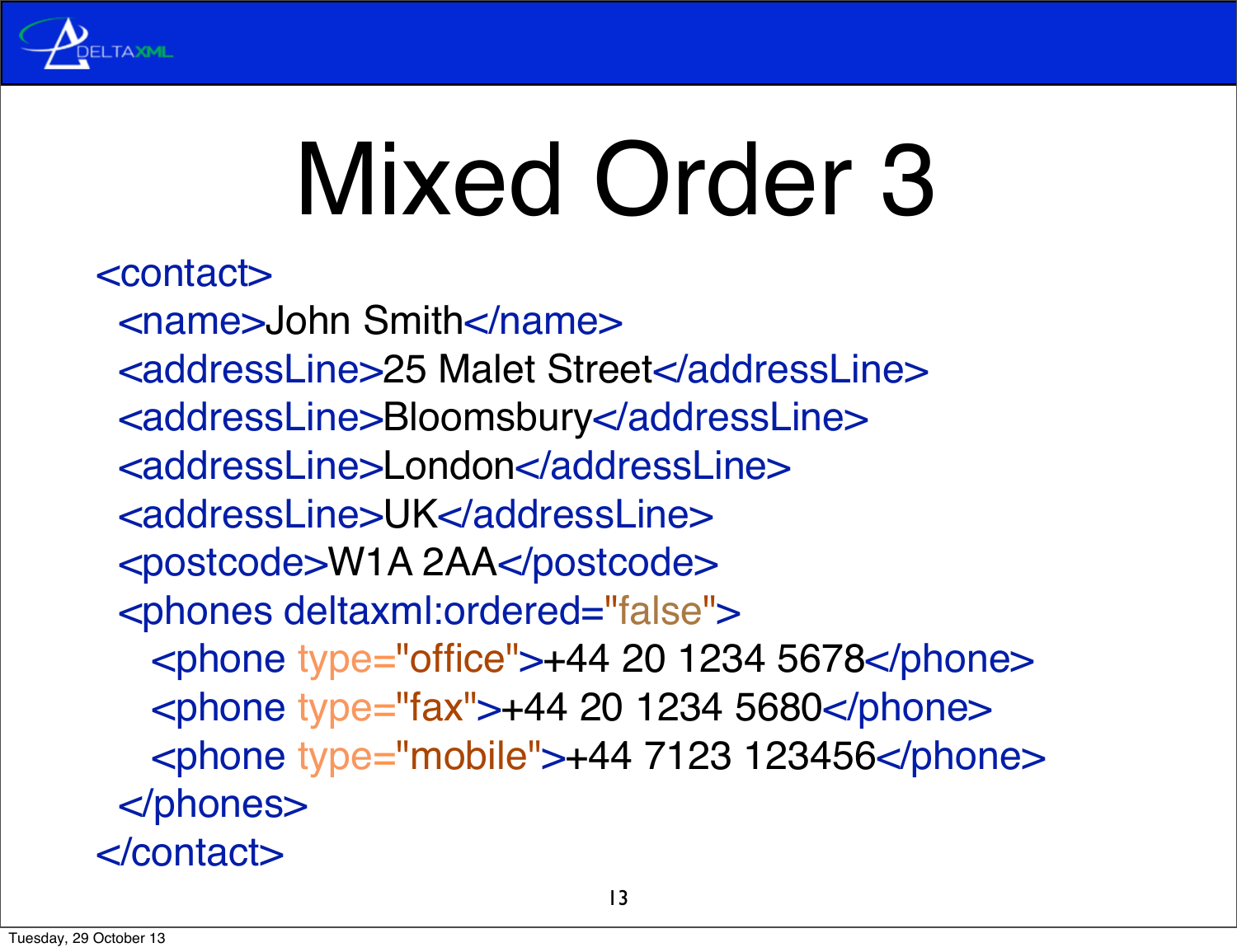

# Mixed Order: Suggestions

- Don't mix as siblings
- Add some wrappers, useful for other purposes
- Document processing expectations for orderless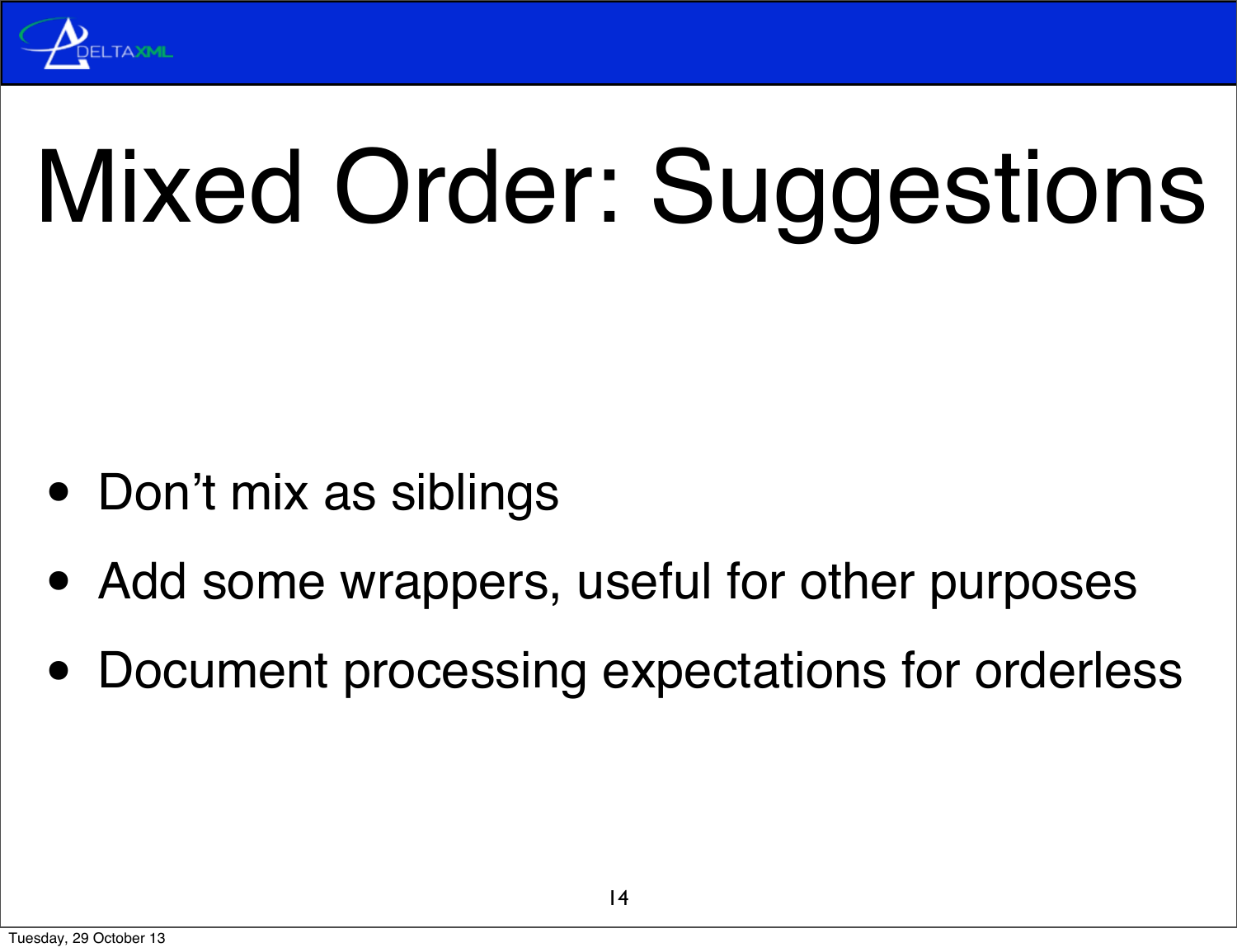

### Overview

- 1. Whitespace
- 2. Mixing Ordered and Unordered Content
- 3. Representing Change
- 4. Format Flattening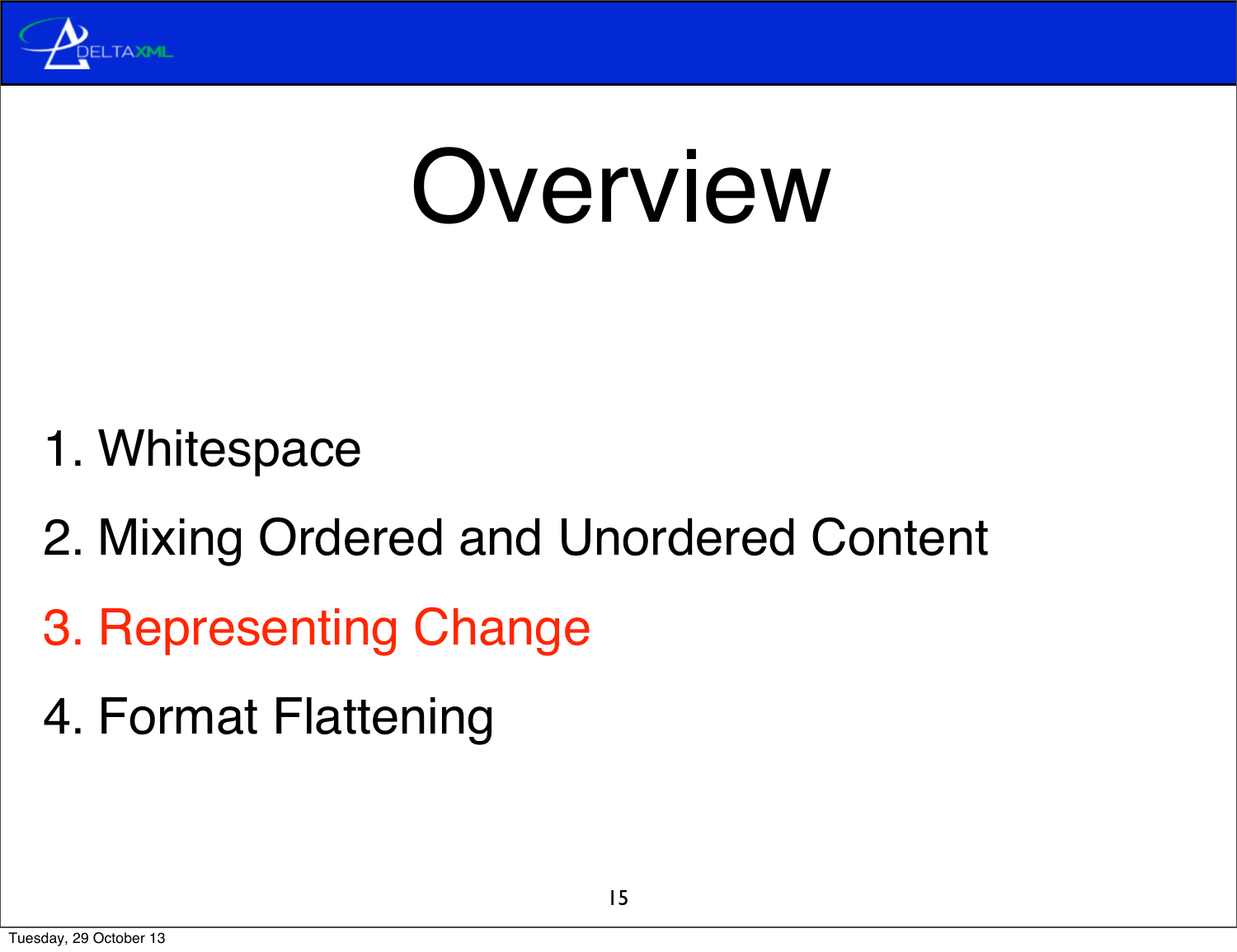

### xml:lang

- Defined in XML Spec, but why should you use it?
- Use cases: profiling/filtering, but others too
- Seen in HTML, Docbook, DITA, XSLT, SVG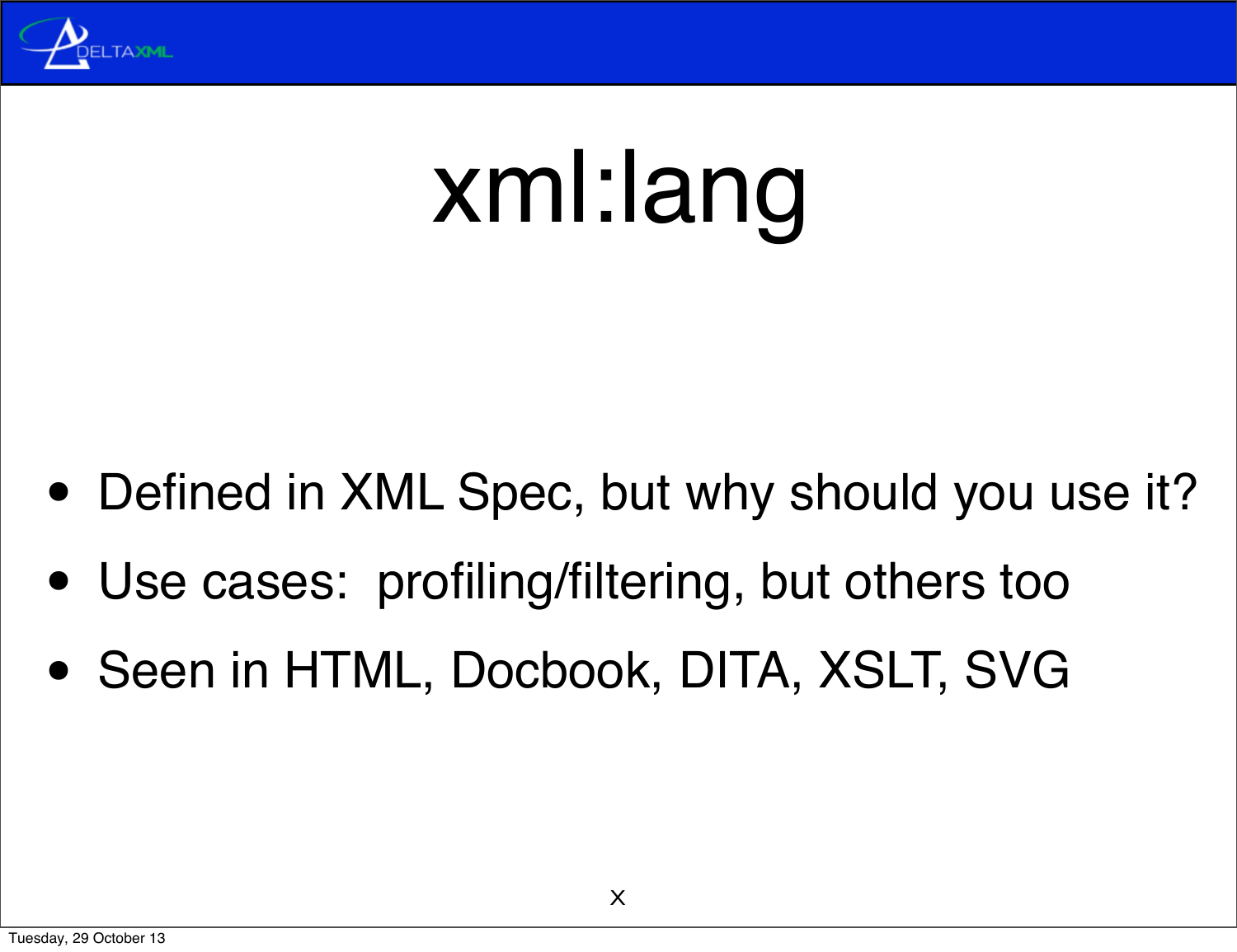

### Segmenting text

#### **<p>Hello World</p>**

### **<p> <word>Hello</word> <space> </space> <word>world</word> <punctuation>!</punctuation> </p>**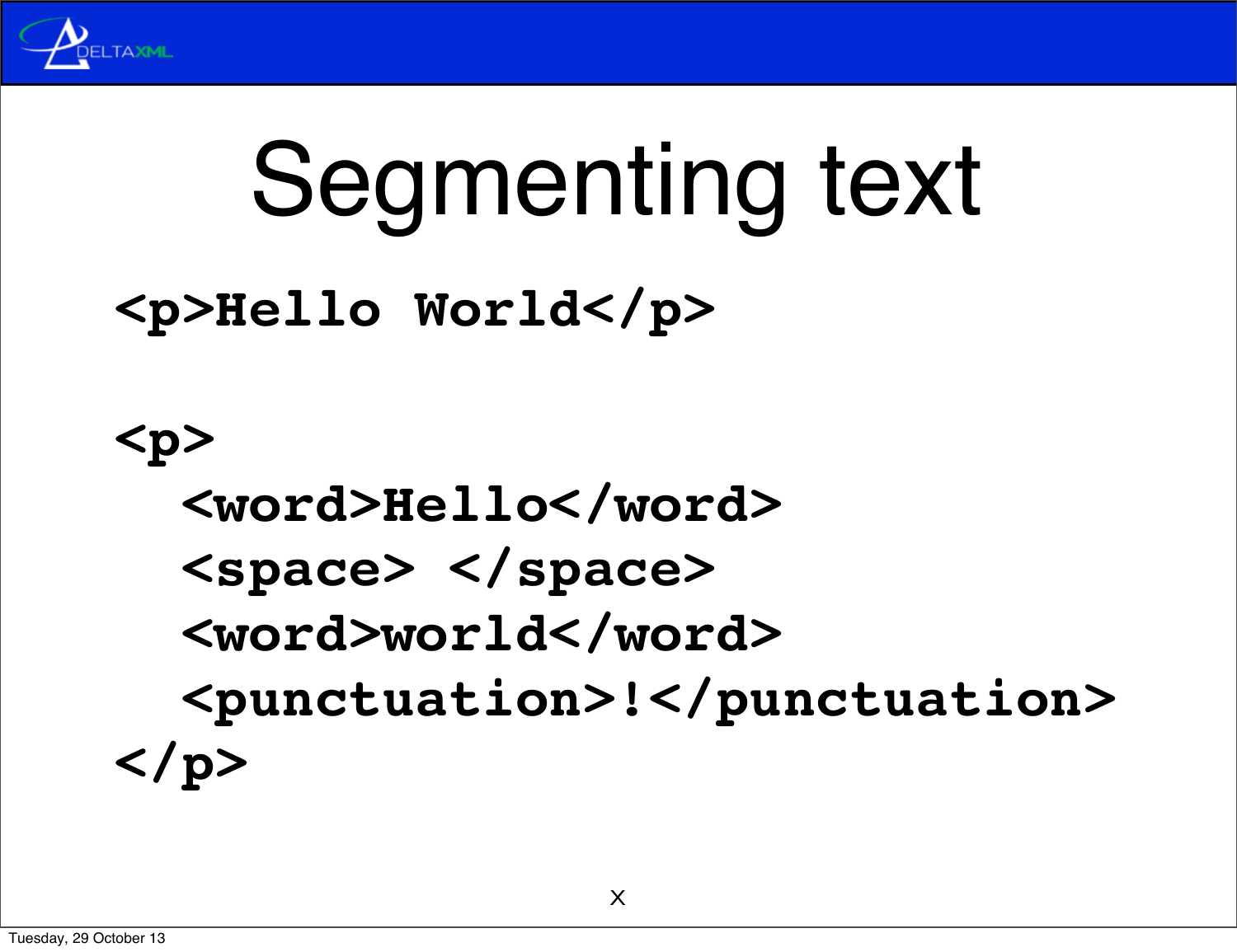

# Segmenting: implementation

- Naive assumption: words are separated by spaces
- Simple implementation: tokenizer, regexp
- Only works for latin/western alphabets
- Unicode Annex 29 is the proper way
- Implemented by International Components for Unicode (icu4j.jar)
- But which BreakIterator? Now we need xml:lang!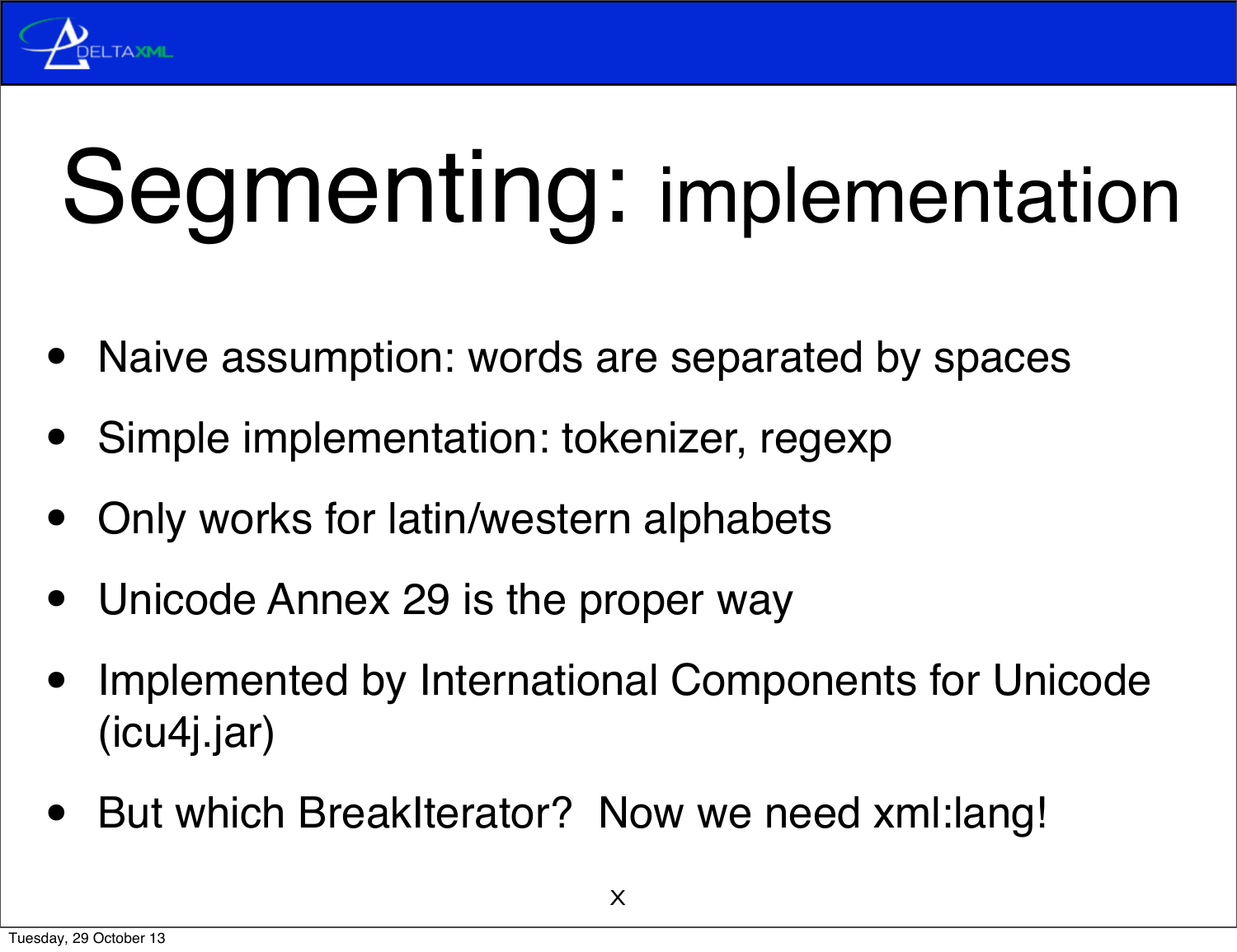

### xml:lang recommendation

- Use it whenever possible:
	- DTD designers put it on the root element at least
	- Developers please write the attributes
- Remember icu4j.jar
- Finding your locale:

<xsl:variable name="locale" as="xs:string" select="ancestor-orself::\*[@xml:lang][1]/@xml:lang"/>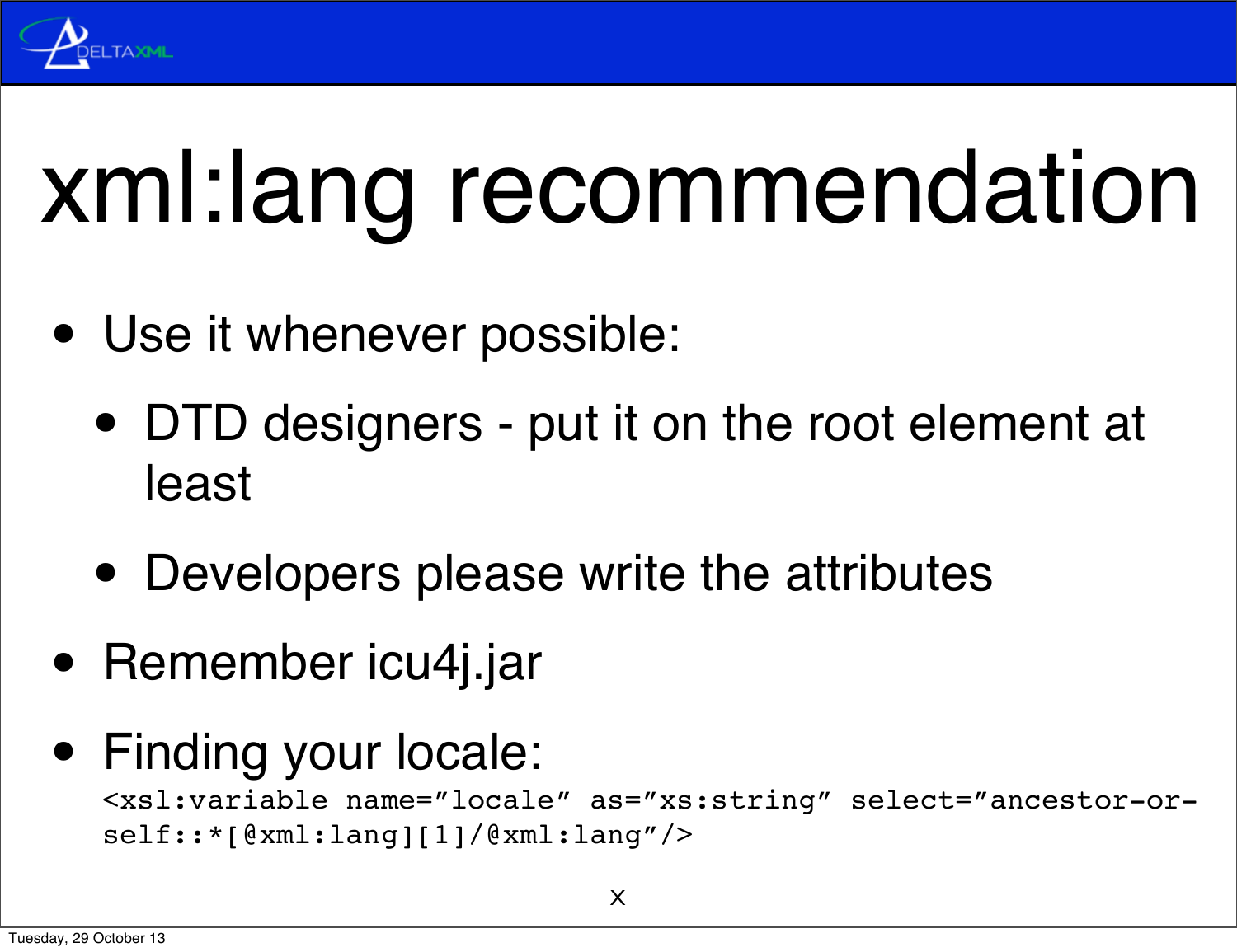

# xml:lang

| Qspell                                                                                  | G<br><b>Editor / Spell Check</b>                                                                                                                                         |                                                                       |              |
|-----------------------------------------------------------------------------------------|--------------------------------------------------------------------------------------------------------------------------------------------------------------------------|-----------------------------------------------------------------------|--------------|
| $\nabla$ Editor<br><b>Spell Check</b><br>▼<br><b>Dictionaries</b><br>Menu Shortcut Keys | Spell checking engine:<br>Automatic spell check:<br>Spell check highlight color:<br><b>Language options</b><br>Default language:<br>Use "lang" and "xml:lang" attributes | Hunspell<br>Select editors<br>English (generic)                       |              |
|                                                                                         | XML spell checking in                                                                                                                                                    | When these attributes are missing: $\bullet$ Use the default language | Do not check |

<?xml-model href="http://docbook.org/xml. 2 <?xml-model href="http://docbook.org/xml. 3  $4 \vee$  <article xmlns="http://docbook.org/ns/do 5 version="5.0" xml:lang="en\_GB"> <info>  $6 \nabla$  $\overline{7}$ <title>Optimizing XML for Compart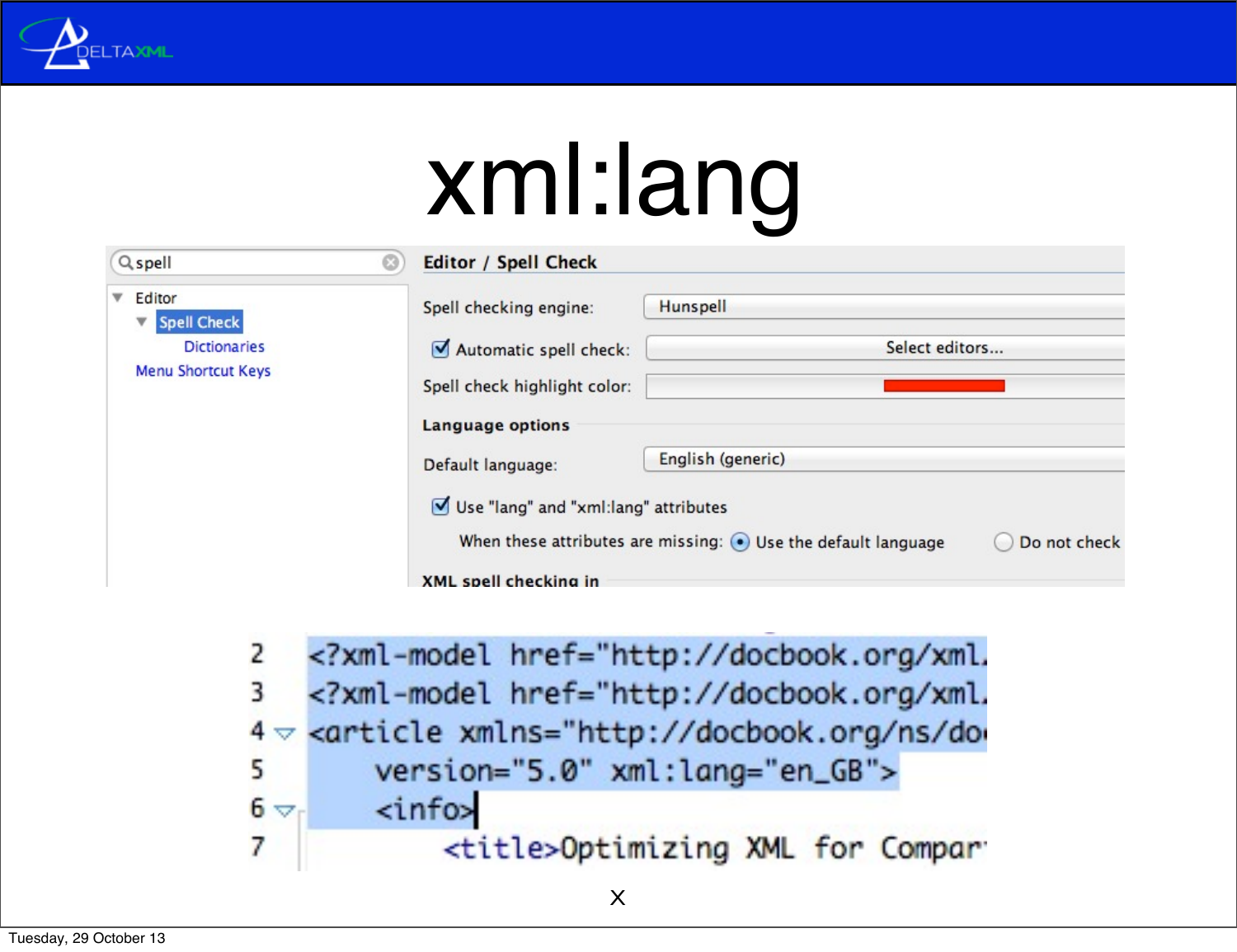

- XML Generic formats
	- Comparator specific formats: deltaV2
	- Track-changes: editor specific, W3C Community Group
- Language Specific:
	- $HTML: <$ ins/ $>$ ,  $<$ del/ $>$
	- DITA: @status, @rev
	- DocBook: @revisionflag 16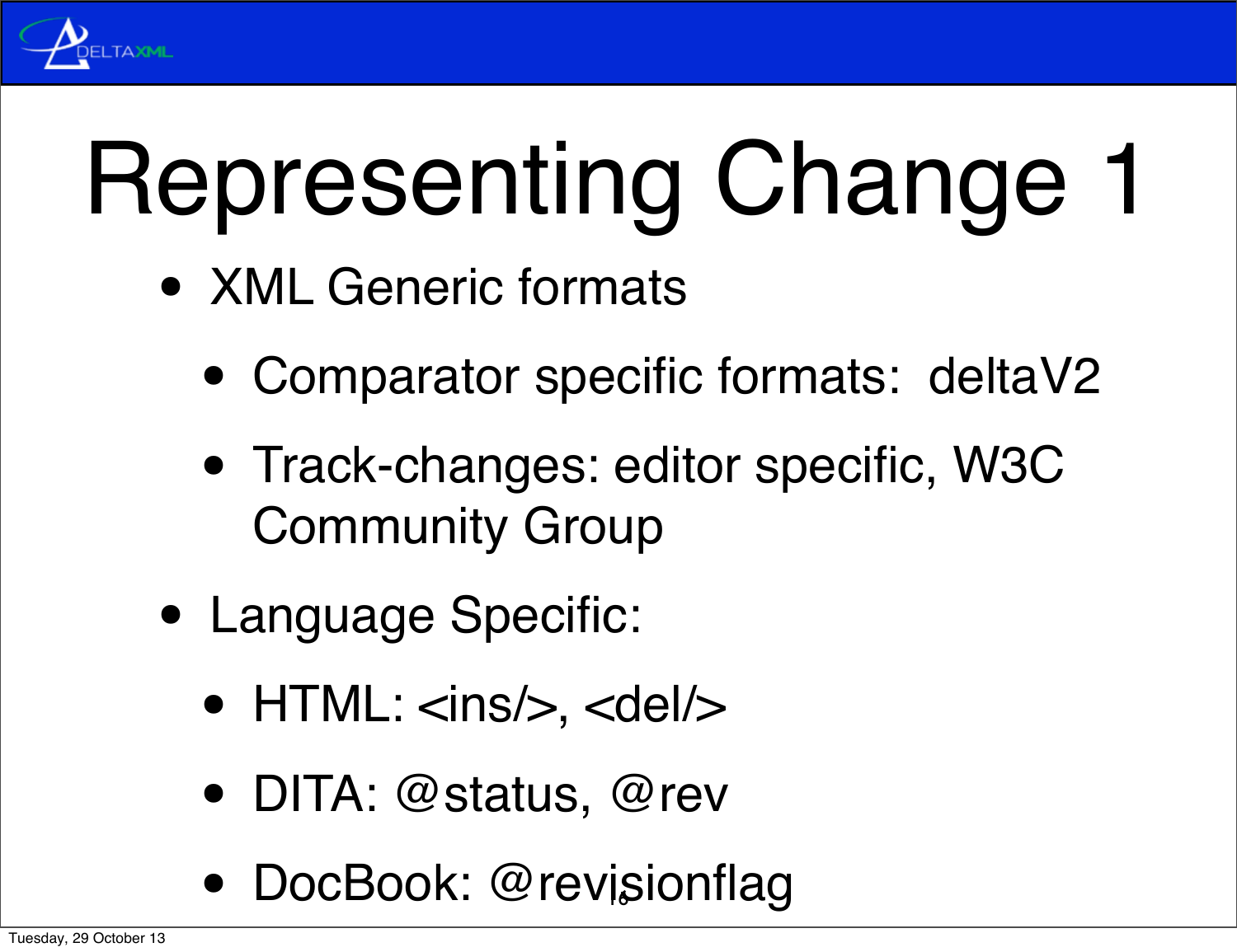

<p status="new">This topic demonstrates how status can be used </p>

<title>DITA <ph status="new">Topic</ph> title</title>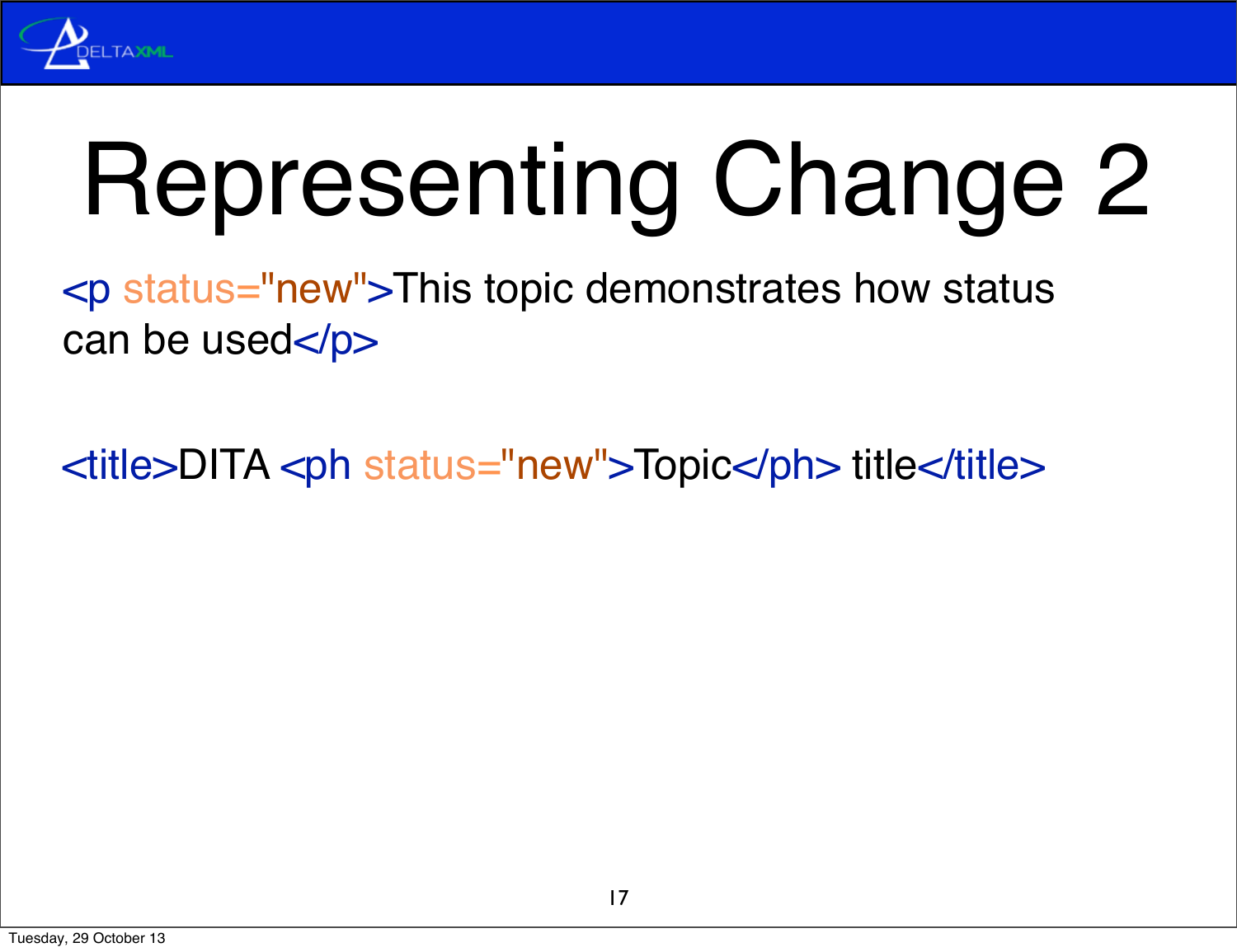

<p>The <xref href="http://www.w3.org/TR/2006/REC-xml-20060816/">XML Specification</xref> allows ...</p>

<p>The <xref href="http://www.w3.org/TR/xml/">XML Specification</ xref> allows...</p>

<p>The <xref status="new" href="http://www.w3.org/TR/2006/REC-xml-20060816/">XML Specification</xref><xref status="deleted" href="http://www.w3.org/TR/xml/">XML Specification</xref> allows...</p>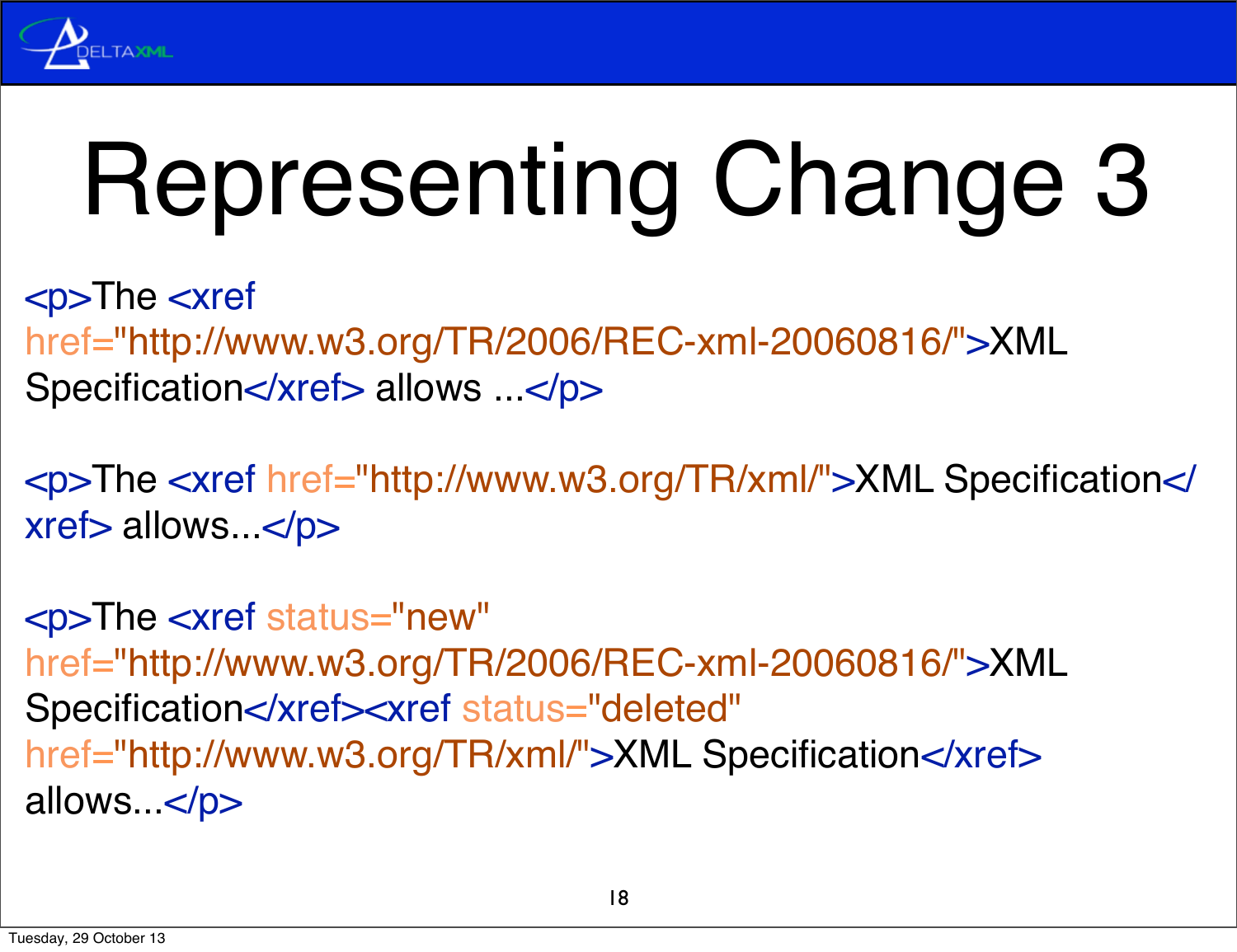

<image href="bike.gif" placement="break"><alt>Two-wheeled bicycle</alt></image>

<image href="bike.gif" placement="break"><alt>Two-wheeled <ph status="deleted">bicycle</ph> <ph status="new">cycle</ph></alt></image> ✗

```
<image href="bike.gif" placement="break">
<alt status="deleted">Two-wheeled bicycle</alt>
 <alt status="new">Two-wheeled cycle</alt>
</image>
```
<image status="deleted" href="bike.gif" placement="break"><alt>Two-wheeled bicycle</ alt></image> <image status="new" href="bike.gif" placement="break"><alt>Two-wheeled cycle</alt></ image>  $\overline{\phantom{a}}$ 

✗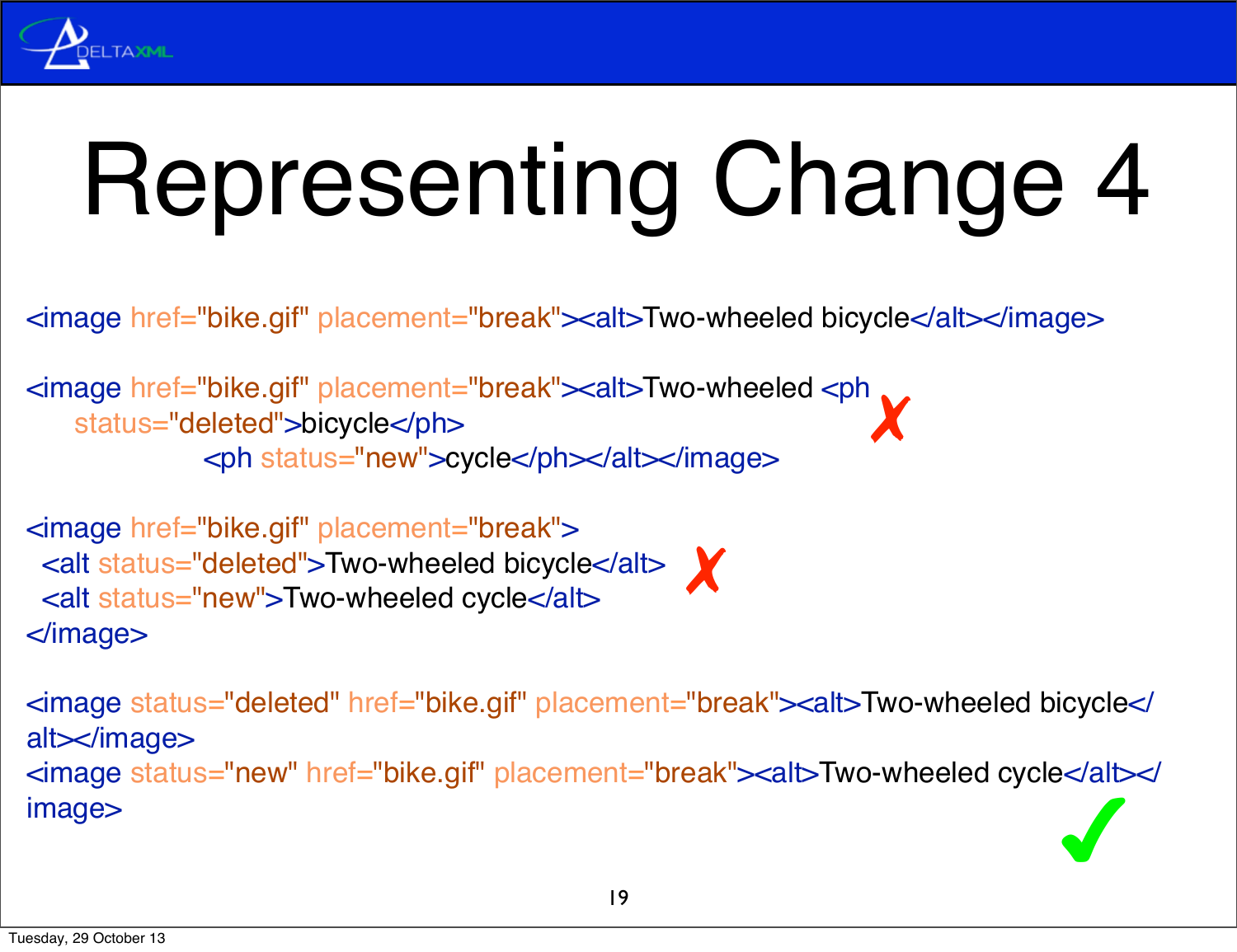

# Representing Change: Suggestions

- Built-in support for change consider using it
- Ideally provide consistency for text() also allow a simple wrapper element
- Use repetition  $(*, +)$  unless good reason not to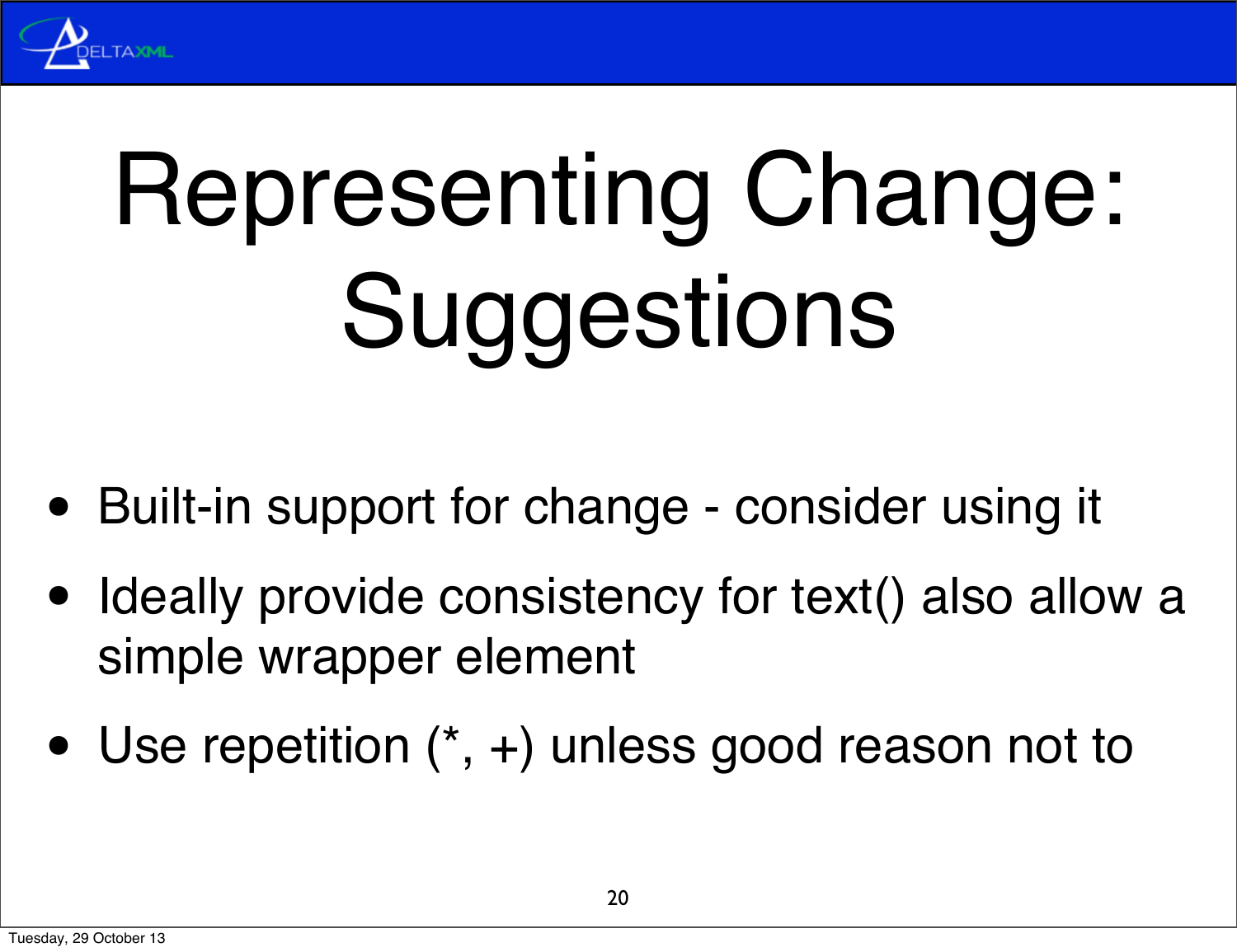

### Overview

- 1. Whitespace
- 2. Mixing Ordered and Unordered Content
- 3. Representing Change
- 4. Format Flattening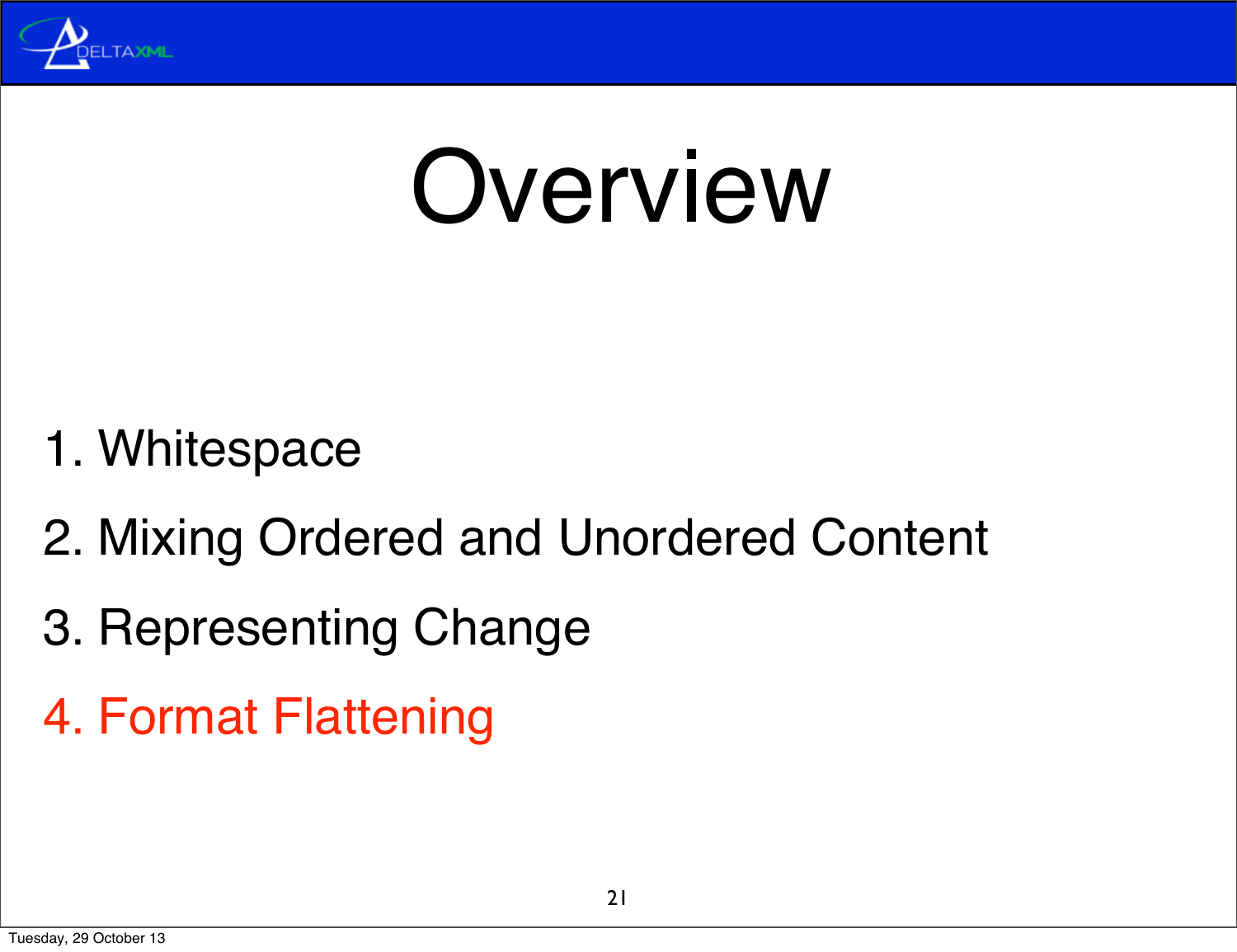

# Format flattening I

- Document users care about words, not XML centric view
- But formatting has semantics too

<p>Hello XML London attendees!</p> <p> > **<br />
Hello</b>** XML London attendees!</p>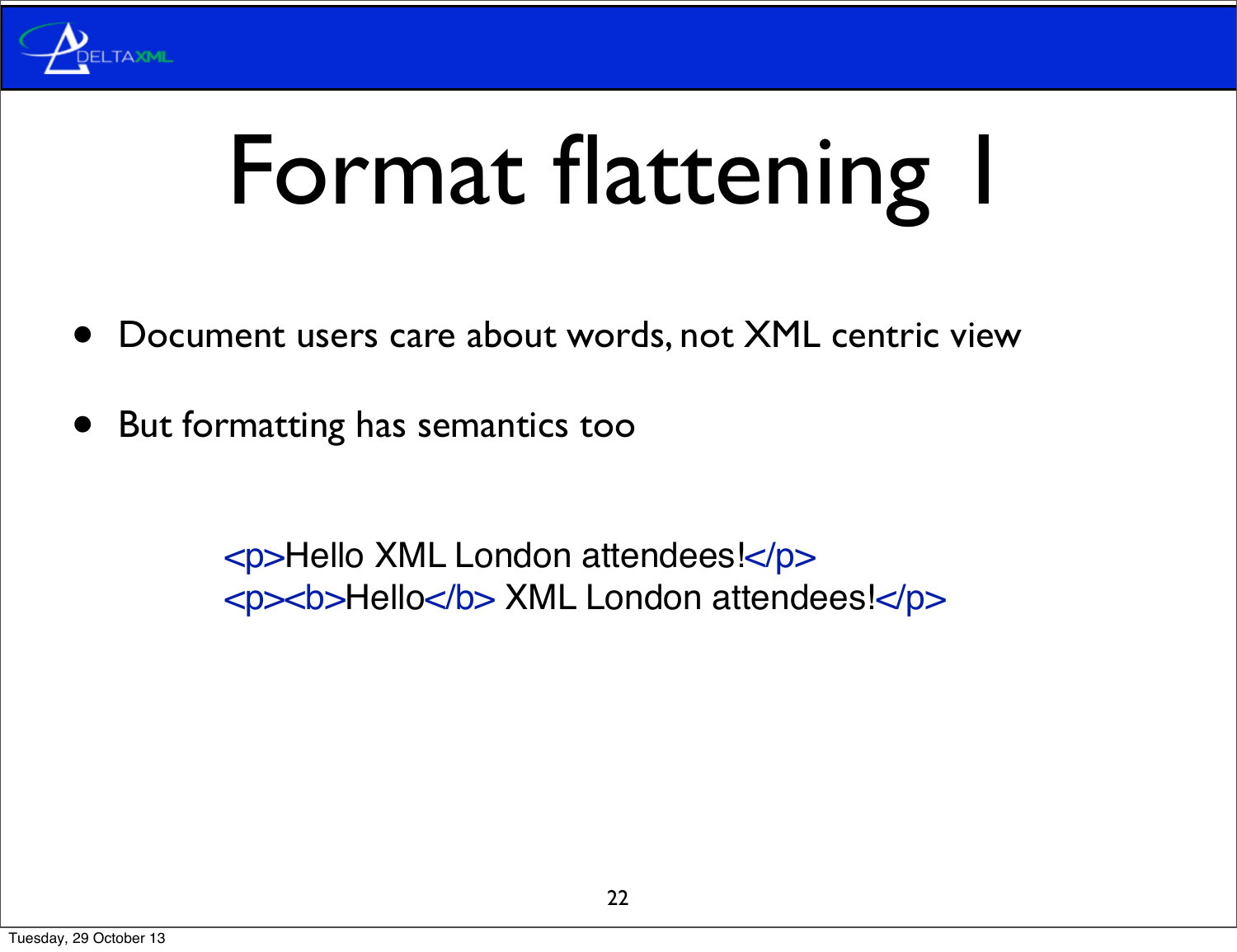

<p> <b-start/> <word>Hello</word>  $$  <space> </space> <word>XMLLondon</word> <space> </space> <word>attendees</word>  $<$ /p>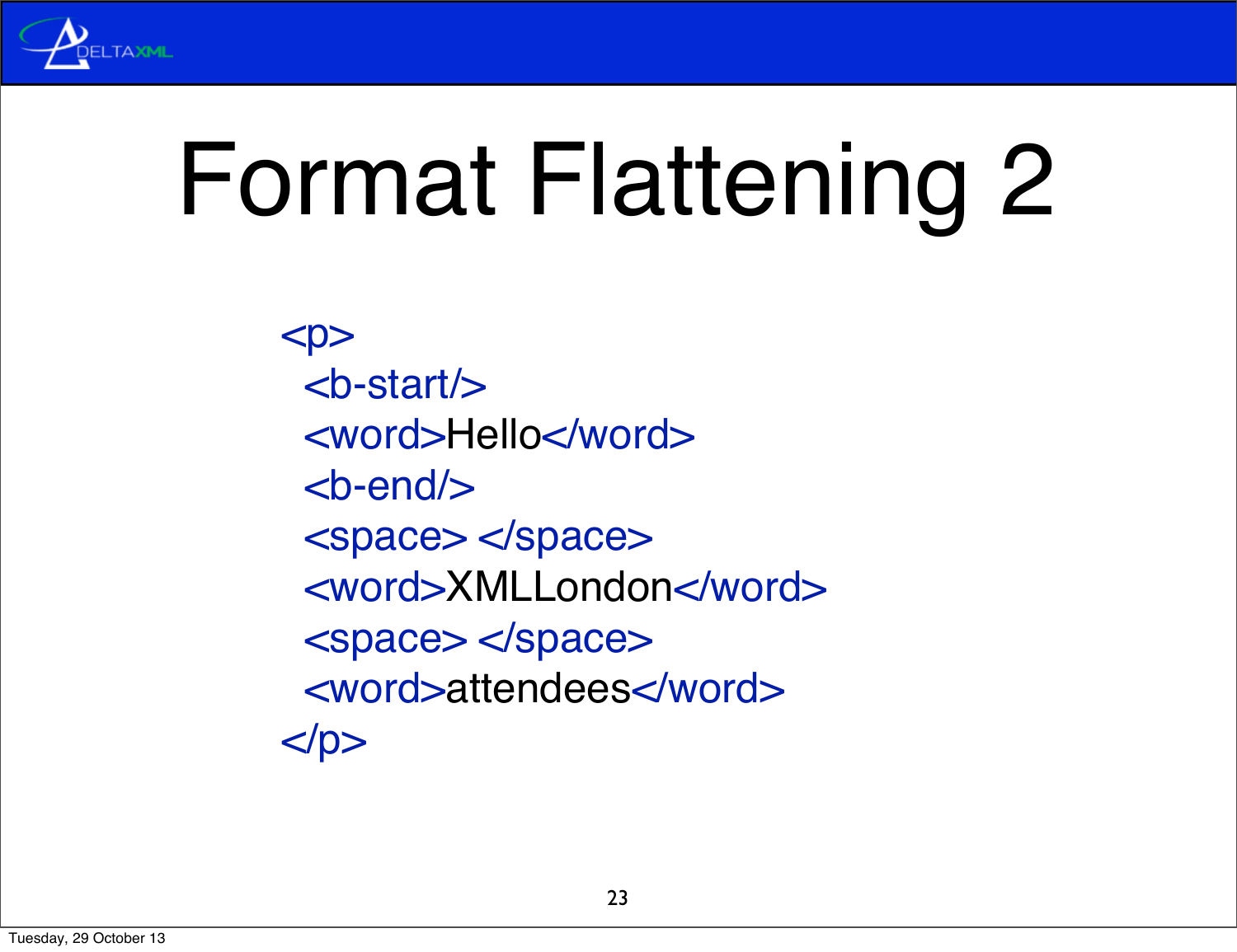

- Removability: can you remove the formatting element leaving a valid result? The content model of a <span> is the same as that of the places where a <span> is used.
- Nestability: can the formatting element contain an immediate child of the same type? A <span> can directly contain another <span>. *word</i>
xib> vs <i>
xb>word</i></b>>/i>*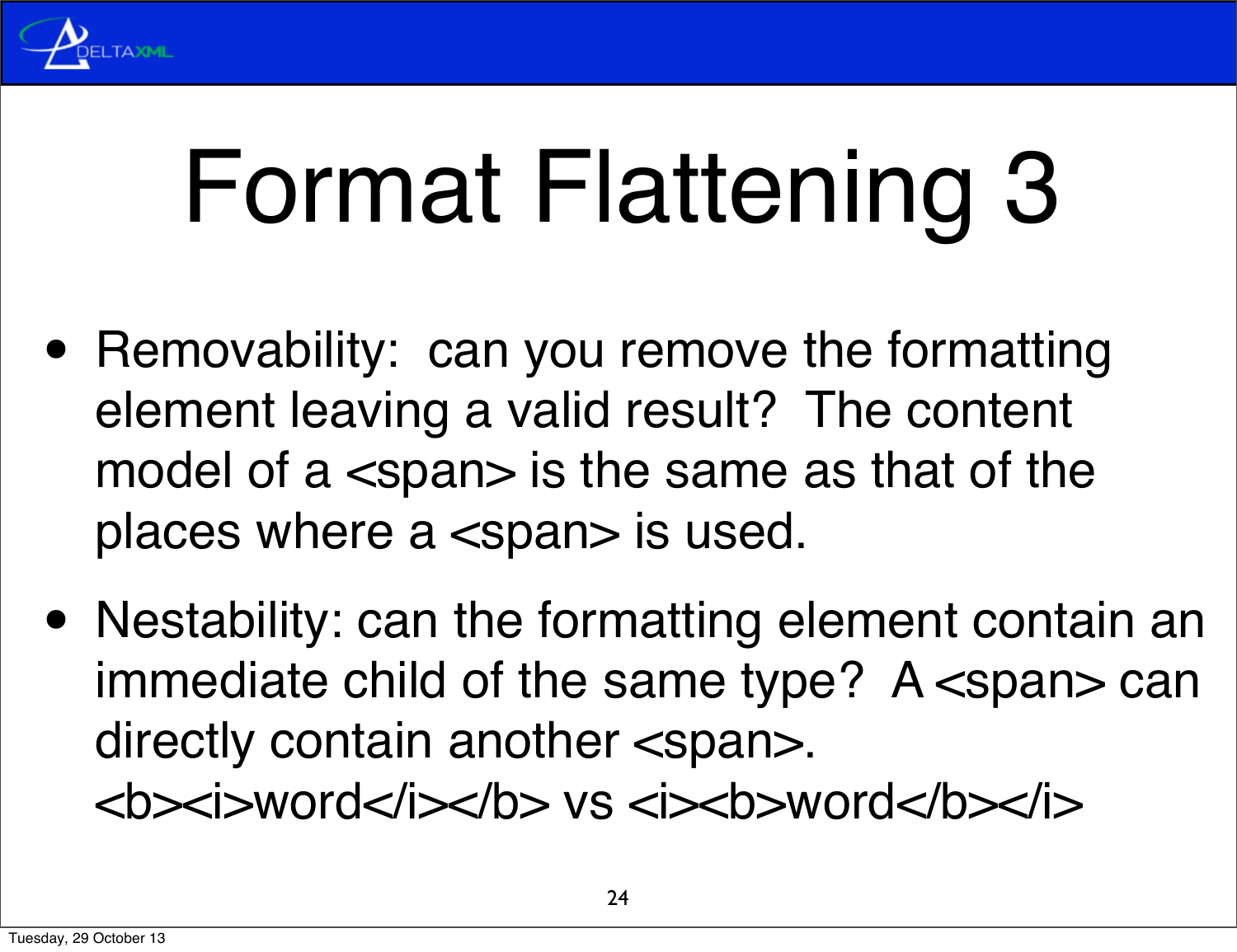

 $\langle \text{td} \rangle$ For example: $\langle \text{p}\rangle$  $\langle \text{italic} \rangle$ CD $\langle \text{italic} \rangle^*$  is three and, therefore, $\langle \text{p}\rangle$  $<$ p>FNP =  $<$ italic>DD $<$ /italic>\* + 2 kGy $<$ /p>  $<$ p> = 3,4 kGy + 2 kGy $<$ p> $<$ p> $=$  5,4 kGy $<$ p> <p>NOTE FNP shall not exceed 5,5 kGy.</p></td>

<td>For example:<break/><italic>CD</italic>\* is three and, therefore,<break/>  $FNP = *tila* = *DD* < *tila* = *i*$  $\langle$  = 3,4 kGy + 2 kGy $\langle$ break $\rangle$  $= 5.4$  kGy <br eak/> NOTE FNP shall not exceed 5,5 kGy.</td>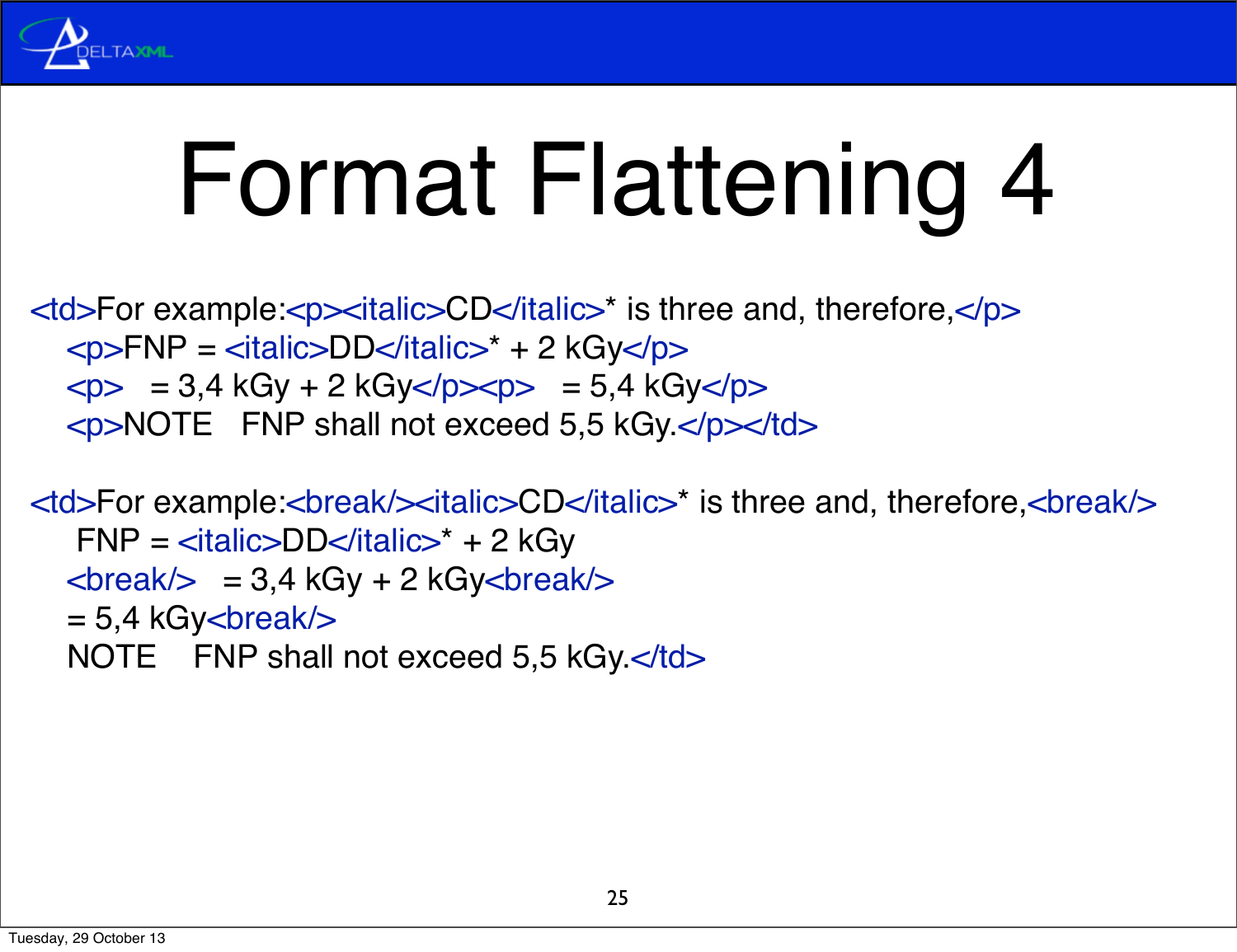

<td deltaxml:deltaV2="A!=B">For example: <p deltaxml:deltaV2="A"><italic>CD</italic>\* is three and, therefore,</p> <break deltaxml:deltaV2="B"/>  $\leq$ p deltaxml:deltaV2="A">FNP =  $\leq$ italic>DD $\leq$ /italic>\* + 2 kGy $\leq$ /p> <italic deltaxml:deltaV2="A!=B">  $\epsilon$  deltaxml:deltaV2="A" $> 3,4$  kGy + 2 kGy $\epsilon$ /p $>$ ....

#### **Model Description**

Any combination of:

- Text, numbers, or special characters
- <email> **Email Address**
- <ext-link> **External Link**
- <uri> **Uniform Resource Indicator (URI)**
- <hr> **Horizontal Rule**
- ....
- <p> **Paragraph**